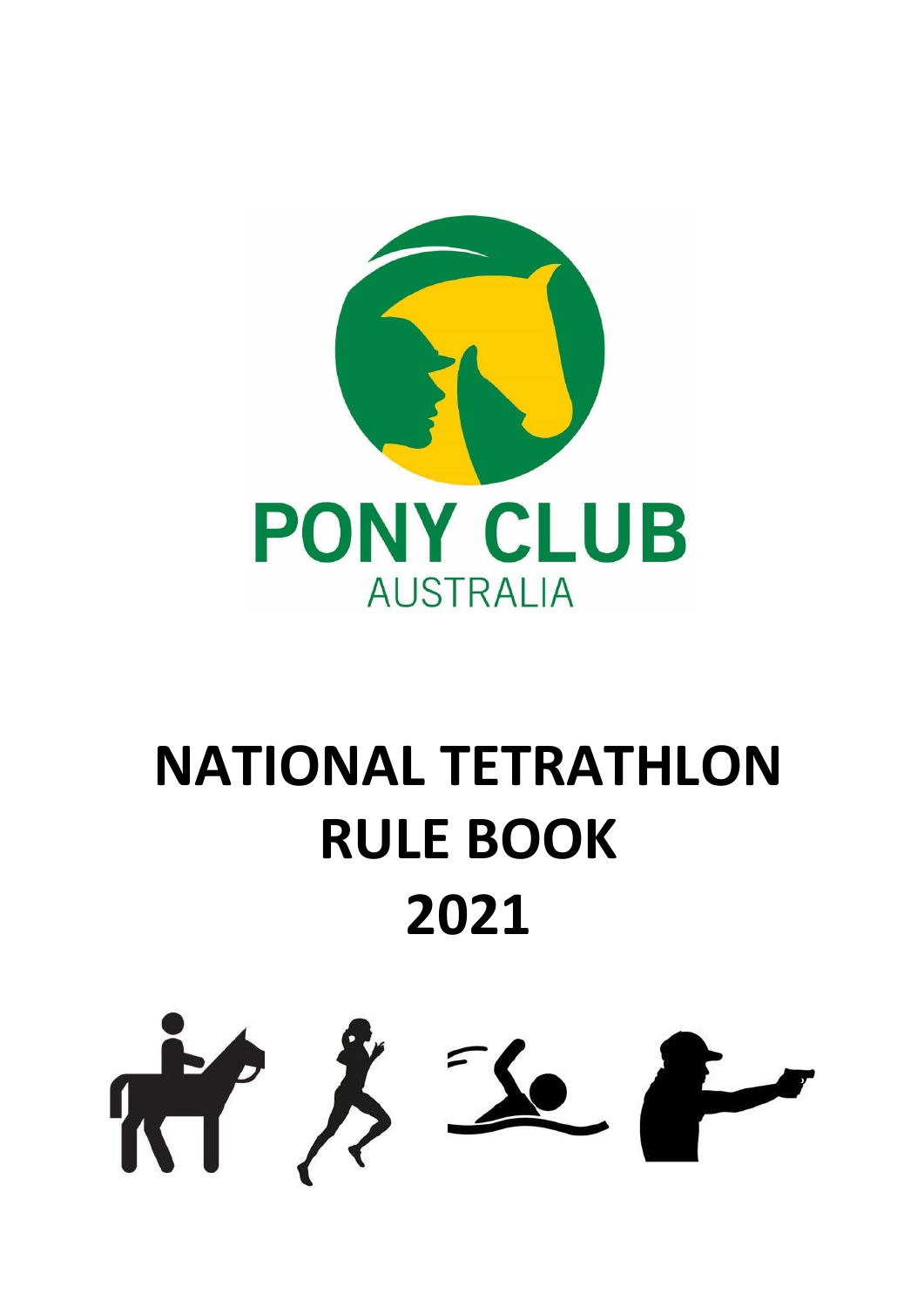First published in Australia in 2021

by Pony Club Australia Ltd

ABN 95 090 080 265

[www.ponyclubaustralia.com.au](http://www.ponyclubaustralia.com.au/)

Copyright © Pony Club Australia Ltd 2021

NOTE: Apart from any answer sheets and score sheets which may be copied or downloaded

This work is copyright. Apart from any use as permitted under the Copyright Act 1968 (Cth), no part may be reproduced, copied, scanned, stored in a retrieval system, recorded or transmitted, in any form or by any means, without the prior written permission of the copyright owner and the publisher.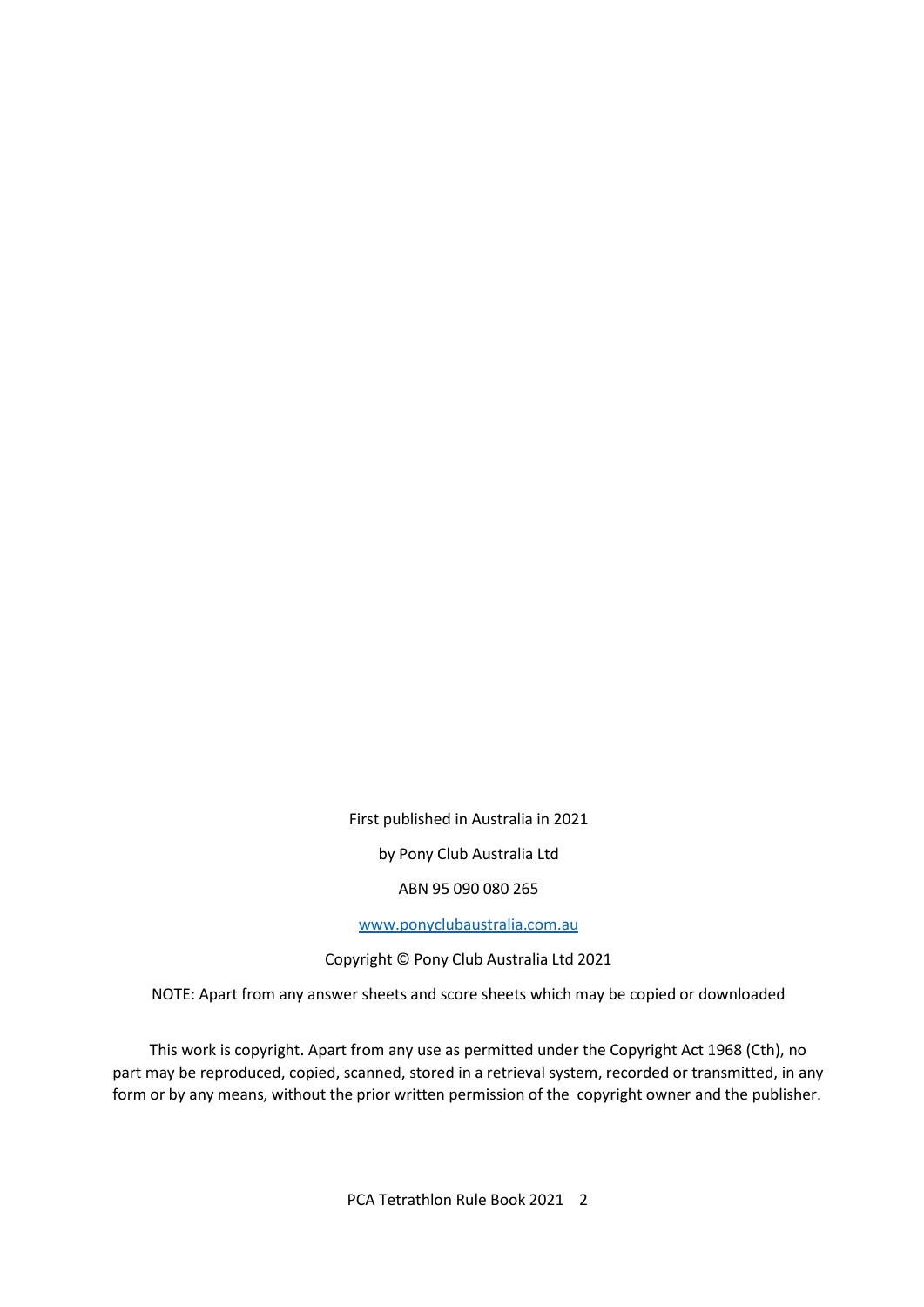# Contents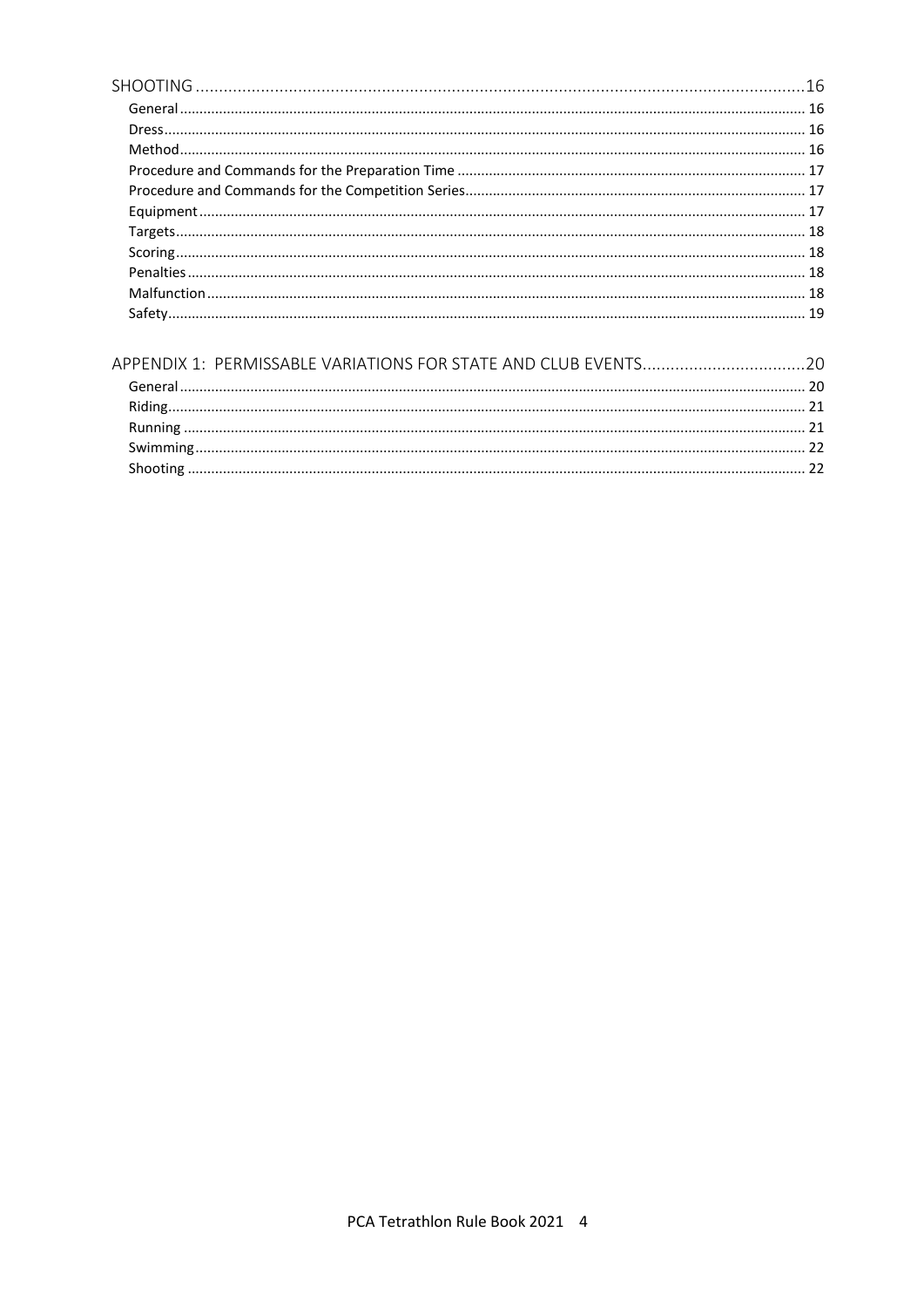# <span id="page-4-0"></span>THE EVENT

Tetrathlon is a four-phase event (riding, running, swimming and shooting) developed by Pony Club in Great Britain and is one of the disciplines contested at the biennial Pony Club Australia National Championships.

It aims to provide participants with a challenging competition requiring sound practical horsemanship and general athletic ability. Thus, all-rounders should be encouraged to further their interest in riding and Pony Club, by combining riding with other activities.

There are international opportunities to represent Pony Club Australia in Tetrathlon and Tetrathlon provides a pathway leading into the Olympic sport of Modern Pentathlon.

In each phase competitors score points according to the standard of their performance. The points achieved for each phase are added together and the winner is the competitor with the highest score at the end of the event.

- In the Riding Phase, competitors have jumping penalties and time penalties deducted from the optimum score of 1400 points.
- In the Running and Swimming Phases competitors have points deducted from, or added to, the optimum score of 1100 points based on their performance relative to an optimum time.
- In the Shooting Phase positive points are awarded for 10 shots on a scaled target with a maximum achievable score of 1090.

Ideally, each of the Running, Swimming and Shooting Phases should have an equal influence on the final result with the Riding Phase carrying slightly more weight. It should be appreciated that the influence of a phase is governed by the spread of the scores, not by the maximum achieved or achievable.

A competitor is ultimately responsible for knowing these Rules and complying with them. In any unforeseen or exceptional circumstances, it is the duty of the official/s responsible to make a decision in a sporting spirit and in accordance with the intention of these rules.

For any eventuality not covered in the Riding Phase of the Tetrathlon Rule Book, the current Pony Club Australia Eventing Rules will apply. For other phases the governing body for Modern Pentathlon – UIP[M https://www.uipmworld.org/uipm-rules-and-regulations](https://www.uipmworld.org/uipm-rules-and-regulations) should be referred to, followed by the rules for Olympic governing body for the respective sport.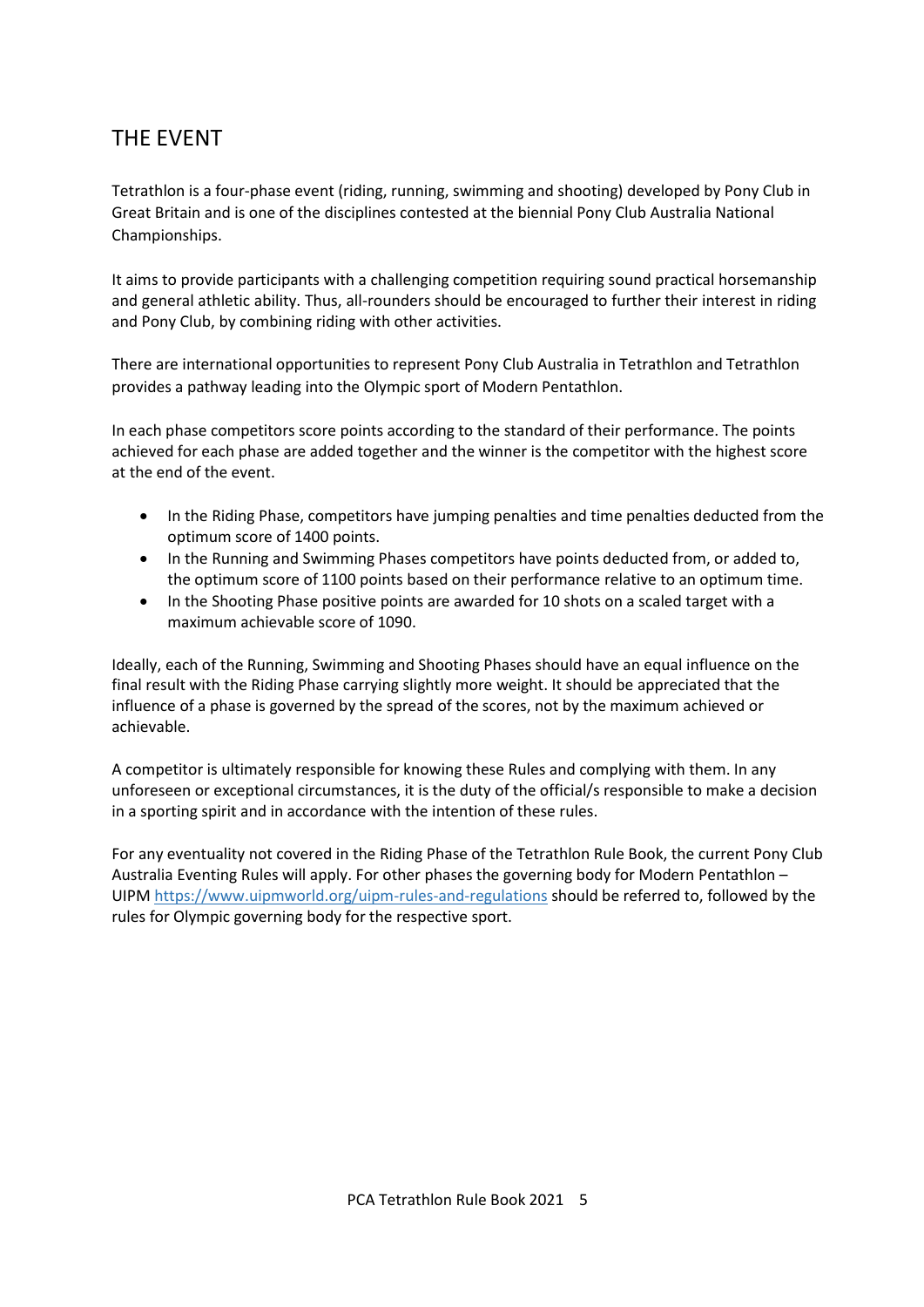# <span id="page-5-0"></span>GENERAL RULES

# <span id="page-5-1"></span>**Format**

Tetrathlon has separate Boys' team and Girls' team competitions and Boys' individual and Girls' individual competitions. Teams may each consist of 4 athletes with the best 3 overall scores to count towards the team score. All competitors' individual overall scores will count towards Individual Girl or Individual Boy placings. Individual placings will also be awarded for each of the running, swimming and shooting phases.

Rider's Age – at 1st January in the year of competition.

- Sub-juniors: 10 years and under 13 years (aged 10, 11 or 12 years at 1st January)
- Juniors: 13 years and under 17 years (aged 13, 14, 15 or 16 at 1<sup>st</sup> January)
- Seniors: 17 years and under 26 years (aged 17, 18, 19, 20, 21, 22, 23, 24 or 25 at 1<sup>st</sup> January)

# <span id="page-5-2"></span>**Participation**

Competitors must be current financial members of an affiliated Pony Club in their home State. Minimum age for horses is 4 years of age. All competitors are required to abide by the PCA, Affiliated Bodies and associated event venue Codes of Conduct.

# <span id="page-5-3"></span>**Scheduling**

The order for completing the four phases (riding, running, shooting and swimming) will be at the discretion of the Organiser. The event may be held over one day or up to four days.

# <span id="page-5-4"></span>**Dress**

Dress requirements for each phase are specified in the individual phase rules. Dress requirements for presentations should be specified by the Organisers in the Program or Event Schedule. This will generally be team uniform or uniform for the riding phase.

# <span id="page-5-5"></span>**Scoring**

The scores of a competitor in each of the four phases are added together to give an overall score for the individual competitor. To earn an overall score a competitor must start, or attempt to start, each phase and must continue until eliminated or compelled to retire because of an accident, or the exhaustion of themselves or their horse. A competitor who fails to follow the above rule, unless granted exemption by the Organiser and the Official Technical Delegate, will score zero for his overall score and will not be eligible for any awards.

Scores for each phase should be posted within two hours of the completion of the phase.

A team score is calculated by adding the individual overall scores of the three highest placed competitors in the team of four.

# <span id="page-5-6"></span>**Ties**

In the event of equality in final scores, the riding phase shall decide the final placing. If these are the same, the result shall be declared a tie.

# <span id="page-5-7"></span>**Elimination and Disqualification**

Elimination from a phase will be determined by the Phase Steward of the phase concerned (or by the scorers on his/her behalf) or by the Official Technical Delegate in cases of misconduct. Elimination in any phase of the Tetrathlon does not result in elimination from the whole competition. Scores from each phase are added to give the total score.

PCA Tetrathlon Rule Book 2021 6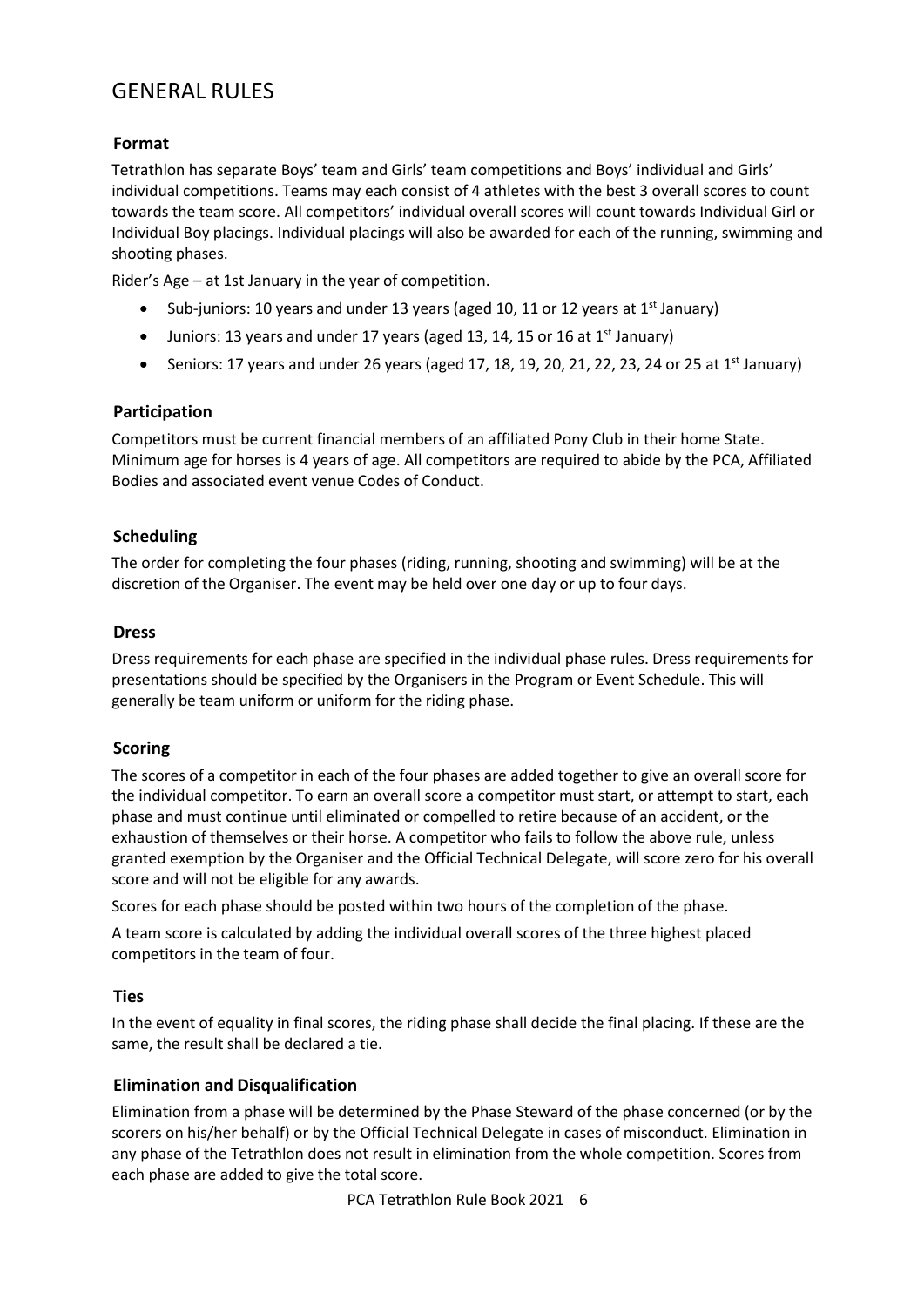Disqualification is determined by the Official Technical Delegate on a report by the Phase Steward of the phase concerned or by the Jury of Appeal. A competitor who is disqualified at any stage of the competition scores zero for the whole competition and takes no further part in it and will not be eligible for any awards.

# <span id="page-6-0"></span>**Official Technical Delegate**

The host state shall appoint an Official Technical Delegate for the event. The Official must be PCA or EA accredited and should be able to oversee and liaise with Phase Stewards on safety, conduct and fairness in all phases of the event. The Official Technical Delegate will ideally have experience with multisport competitions and may appoint an Assistant Technical Delegate for any phase they have insufficient experience or accreditation to officiate.

# <span id="page-6-1"></span>**Phase Stewards**

Each phase will have a Phase Steward who has sufficient experience to conduct their phase in accordance with the rules. Phase Stewards will be appointed by the Event Organisers.

# <span id="page-6-2"></span>**Jury of Appeal**

The Jury of Appeal consists of the:

- Official Technical Delegate, who should act as Chairperson and will have the casting vote
- Phase Steward of the phase concerned
- Member of State National Event Committee or National Tetrathlon Committee

Members of the Jury of Appeal should not include a relative, coach or any other connected person to a competitor in the age group or class which the appeal concerns. The Jury of Appeal meets to decide on appeals and protests and must meet immediately after having received the protest. The Jury of Appeal will give its decision after the investigation and its decision is final. The Jury of Appeal must remain on the ground until half an hour after the scores for each phase have been published.

# <span id="page-6-3"></span>**Protests**

Formal protests may only be lodged by the Team Manager on behalf of the Competitor. Formal protests must be made in writing and addressed to the Official Technical Delegate. The originator of a protest may amplify his/her case before the Jury of Appeal but will not be present at their deliberations.

Any fees or deposits for lodging a protest will be included in the event rules in the Event Schedule. If a formal protest has been lodged, then a protest indicator will be placed on the score sheet for that class. This is to inform other competitors and officials that a protest is being heard and therefore scores may not be final.

# <span id="page-6-4"></span>**Medical**

A first aid service with suitably qualified personnel must be present at all times during all phases of the event. An appropriately equipped emergency vehicle and qualified paramedics must be present at the riding phase and be able to access all parts of the course.

# <span id="page-6-5"></span>**Veterinary**

Veterinary services are to be provided as per PCA rules for Eventing.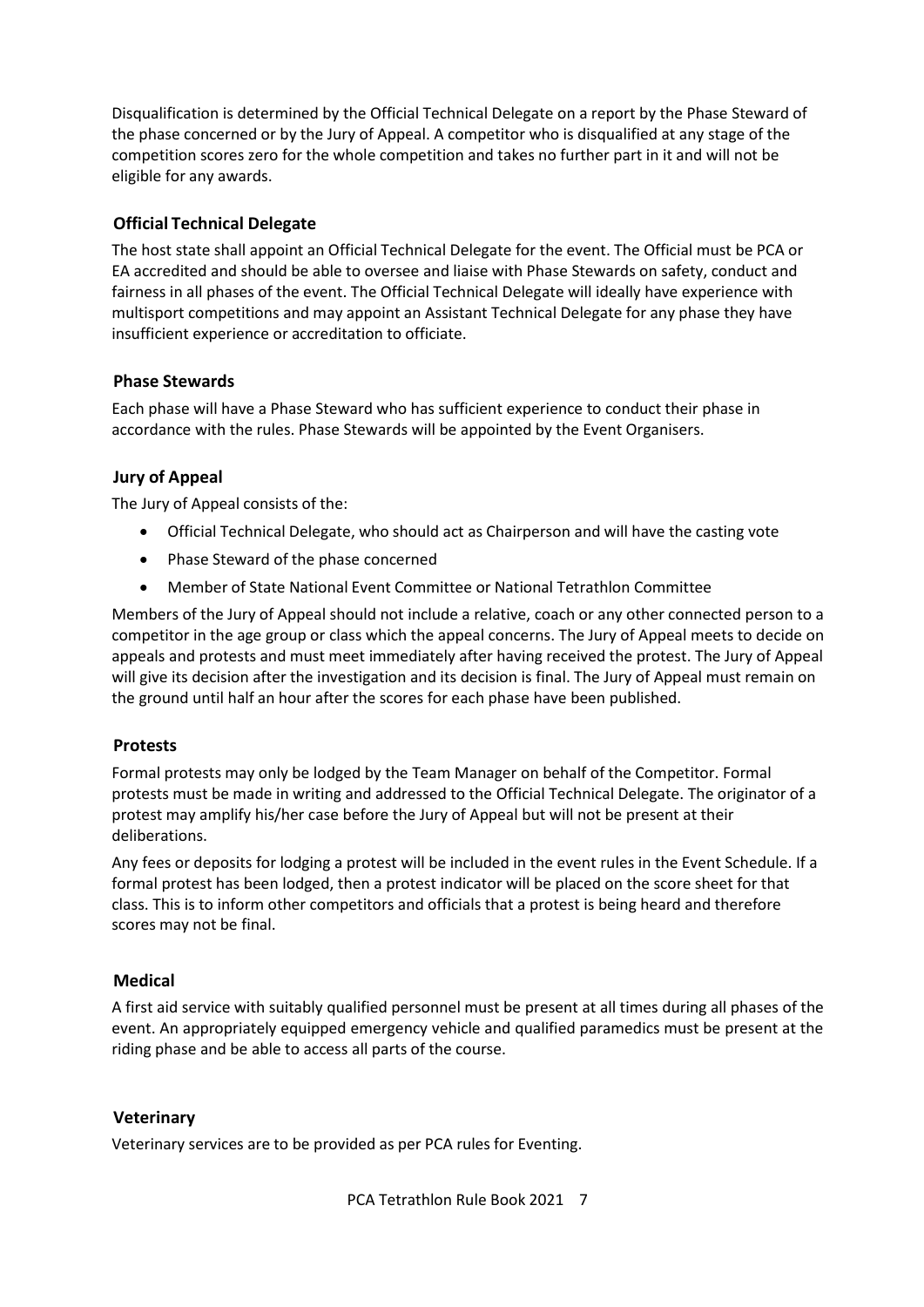# <span id="page-7-0"></span>**Legal Liabilities**

Neither the Organising Committee, nor any person acting on their behalf or the PCA or the host state accept liability for any loss, damage, accident, injury or illness to horses, competitors, spectators or any person or property whatsoever.

# <span id="page-7-1"></span>**Reservation of Right**

The Organisers reserve the right:

- 1. To cancel any class or event
- 2. To divide any class
- 3. To transfer competitors between sections of a class
- 4. To alter the advertised times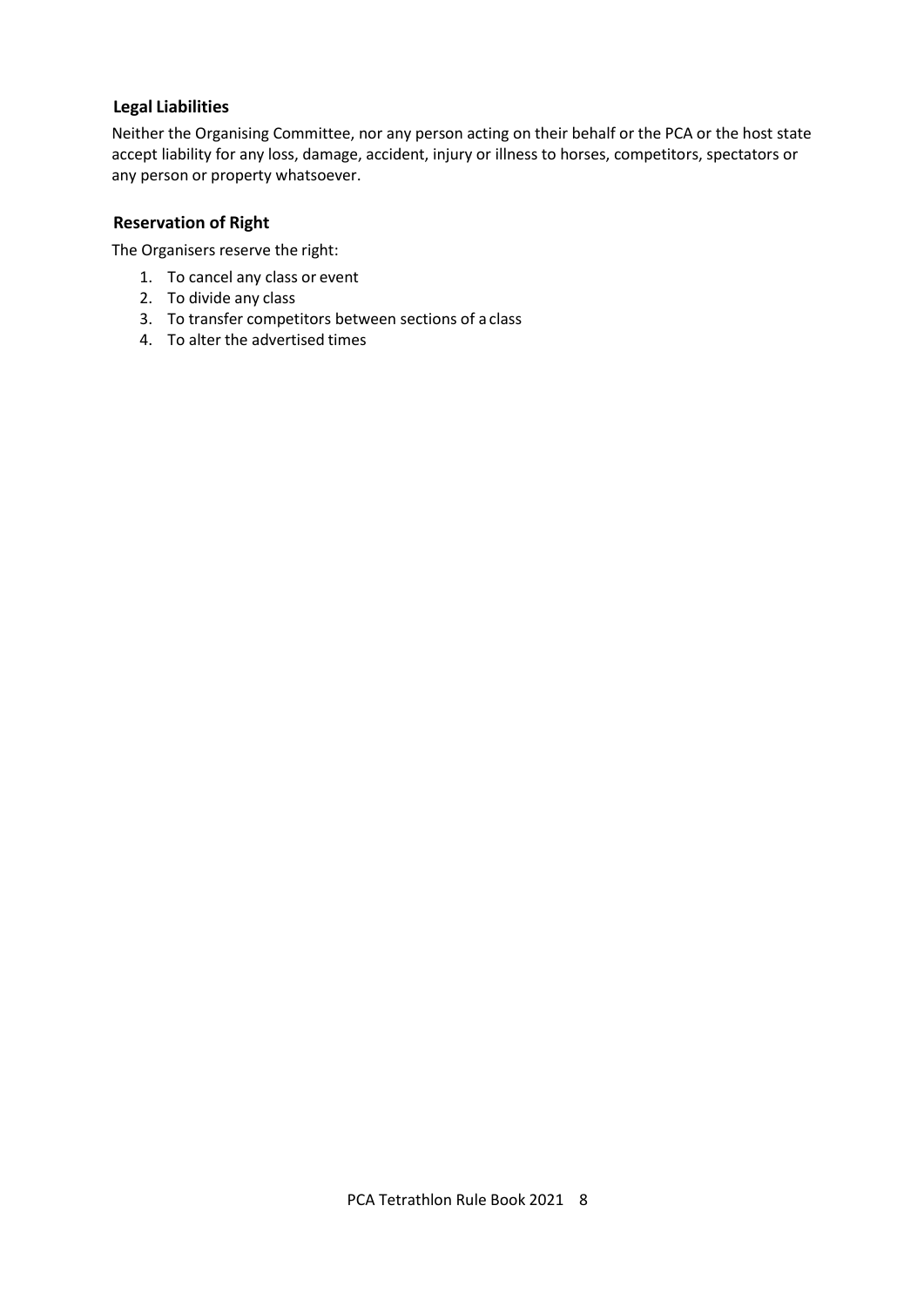# <span id="page-8-0"></span>RIDING

# <span id="page-8-1"></span>**General**

The riding phase will consist of a jumping/derby course and will ideally include a gate and a slip rail. In a Derby, some cross country style fences of any type may be included in the form of portable or permanent obstacles, secured and built to the standard of PCA Eventing rules.

# <span id="page-8-2"></span>**The Course**

The course designer, judge and technical delegate should be from the current Accredited Lists for these positions.

The length of the course shall not exceed 1850 metres. The course shall be limited to a minimum of 12 and a maximum of 18 jumping efforts. No course shall contain more than one double and one triple combination or two double combinations, if a triple is not included. The slip rail and gate are not included as jumping efforts.

Maximum height of fences will be Sub-junior 75cm, Junior 85cm and Senior 95cm. This is the absolute maximum height of fences, there is no allowance for brush fences to be over height. The maximum width of obstacles at their highest point is to be no wider than the maximum allowable height.

A mounting block will be available for use by competitors and will be no further than 15 metres from the slip rail. There are no penalties for using the mounting block.

Safety Cups are compulsory for all PCA Jumping Competitions and must be used on the back rails of spread fences and middle and back rails of triple bars, including practice fences in the warm up ring.

#### <span id="page-8-3"></span>**Dress**

Gear check will be conducted as per PCA National Eventing Rules for Cross Country including body protectors. Competitor number, approved safety helmet, and riding boots must be worn at all times whilst riding. Competitors should be neatly dressed in the designated uniform of their home State or Club as applicable.

# <span id="page-8-4"></span>**Fitness of Horse and Rider**

The Official Technical Delegate may at any time exclude from the competition any horse and rider combination who in their opinion is unfit or unsafe to start or complete the riding phase without endangering the safety of the rider or the welfare of the horse. The TD may receive information in this regard from the: Warm-up Ring Marshall; Jump Judges; Phase Steward or any other designated official of the event. It is the responsibility of the rider to demonstrate effective control of the horse and sufficient horsemanship during the: approach; take-off; flight; landing and recovery/getaway over a jump to be allowed onto the Riding Phase.

# <span id="page-8-5"></span>**Red Flag**

If a competitor sees any individual standing around 30m in front of a fence, waving a red flag, then they are to stop their horse and await further instructions.

# <span id="page-8-6"></span>**Scoring**

1400 points are awarded for a clear round within the time allowed.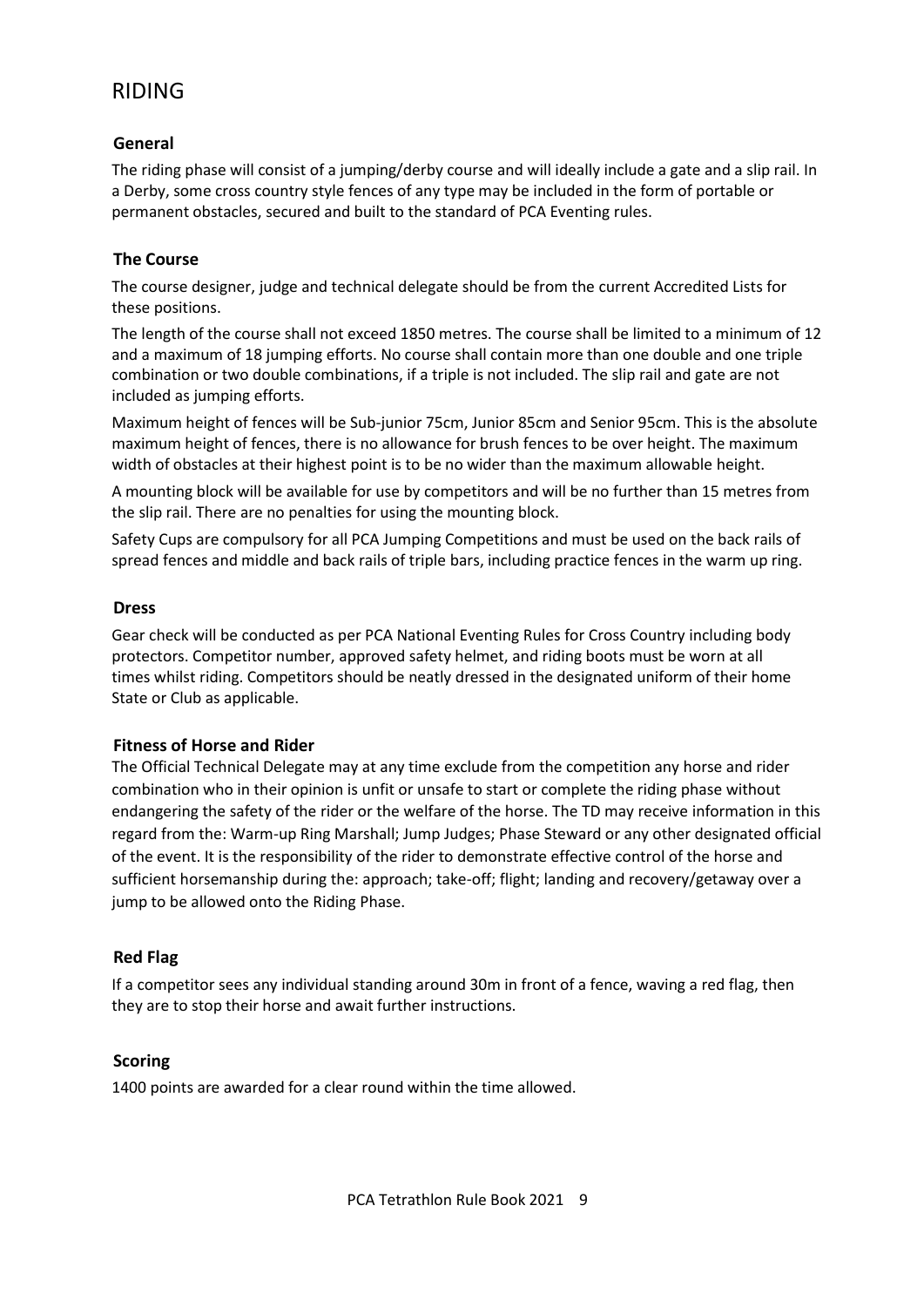# <span id="page-9-0"></span>**Penalties – Riding Phase**

| Rail Knockdown                                                                                                                                                                                                                                                                                                | <b>30 Penalties</b>           |
|---------------------------------------------------------------------------------------------------------------------------------------------------------------------------------------------------------------------------------------------------------------------------------------------------------------|-------------------------------|
| <b>First Refusal</b>                                                                                                                                                                                                                                                                                          | 60 Penalties                  |
| Second Refusal                                                                                                                                                                                                                                                                                                | 100 Penalties                 |
| Third Refusal on course but not at a single obstacle                                                                                                                                                                                                                                                          | 150 Penalties                 |
| Third Refusal at a single obstacle                                                                                                                                                                                                                                                                            | Elimination                   |
| Fourth Refusal on course                                                                                                                                                                                                                                                                                      | Elimination                   |
| First Refusal + Knockdown                                                                                                                                                                                                                                                                                     | 60 Penalties $+6$<br>seconds  |
| Second Refusal + Knockdown                                                                                                                                                                                                                                                                                    | 100 Penalties $+6$<br>seconds |
| Third Refusal on course + Knockdown                                                                                                                                                                                                                                                                           | 150 Penalties + 6<br>seconds  |
| <b>Fall of Rider</b>                                                                                                                                                                                                                                                                                          | Elimination                   |
| Fall of Horse                                                                                                                                                                                                                                                                                                 | Elimination                   |
| Failure to pass through slip rail dismounted within 30 seconds                                                                                                                                                                                                                                                | 200 Penalties                 |
| Failure to open and pass through the gate mounted within 30 seconds                                                                                                                                                                                                                                           | 200 Penalties                 |
| Failure to shut the gate mounted within 30 seconds when it is otherwise<br>correctly negotiated from the departure side. The timing starts when<br>the riders hand touches the gate and finishes when the latch is<br>sufficiently closed that the gate cannot be pushed open without<br>releasing the latch. | 50 Penalties                  |
| Failure to replace the slip rail dismounted within 30 seconds when it is<br>otherwise correctly negotiated from the departure side. The timing starts<br>when the rider's feet touch the ground and finishes when the riders hand<br>releases the closed slip rail.                                           | 50 Penalties                  |
| Receiving assistance to re-mount after the slip rail.                                                                                                                                                                                                                                                         | 60 Penalties                  |
| A competitor, or horse whilst in hand, who jumps the gate or slip rail must<br>return around, over or through to rectify their error of course. Before the<br>obstacle is re-negotiated the gate must be shut or the slip rail replaced.<br>The allocated Steward (only) should assist as appropriate.        | 60 Penalties                  |
| Failure to attempt to complete negotiation of the gate or slip rail<br>(including shutting/replacing) for 30 seconds.                                                                                                                                                                                         | Elimination                   |
| Horse resisting rider anywhere on course other than at the gate or slip rail<br>for longer than 60 seconds.                                                                                                                                                                                                   | Elimination                   |
| Error of course                                                                                                                                                                                                                                                                                               | Elimination                   |
| Unauthorised assistance                                                                                                                                                                                                                                                                                       | Elimination                   |
| Exceeding the time limit                                                                                                                                                                                                                                                                                      | Elimination                   |
| Each commenced second over the time allowed                                                                                                                                                                                                                                                                   | 1 Penalty                     |
| Elimination for any reason                                                                                                                                                                                                                                                                                    | 400 Penalties                 |
| Jumping efforts not attempted after elimination                                                                                                                                                                                                                                                               | 50 Penalties                  |

Elimination for any reason in the riding phase will incur a penalty of 400 points. This will be added to the jumping penalties and any time penalties already incurred on the round to the point of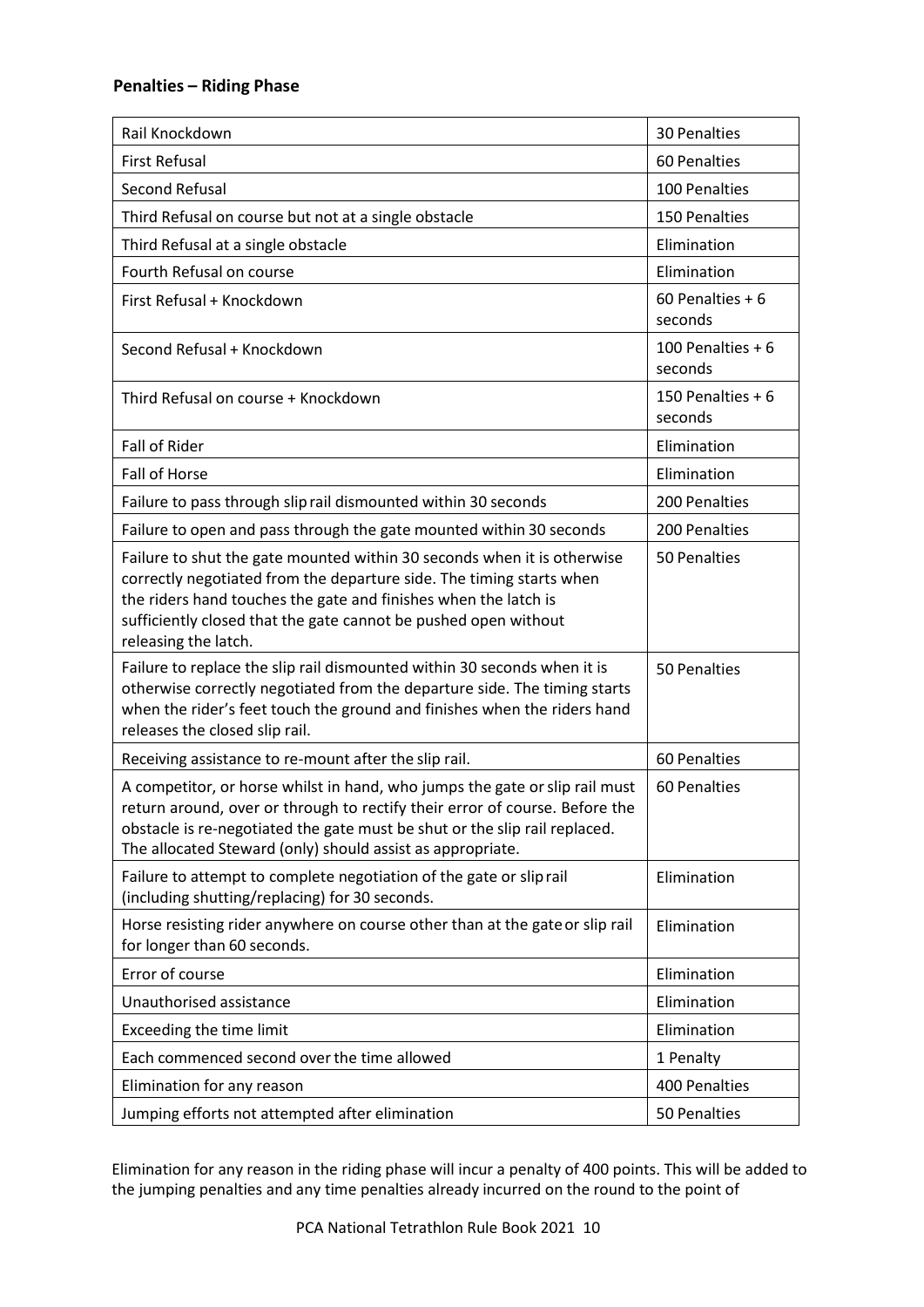elimination, including those penalties occurred at the obstacle of elimination. They will then incur 50 penalties per jumping effort on the course not attempted and 200 penalties each for the gate or slip rail not attempted. At the point of elimination the rider must leave the course.

# <span id="page-10-0"></span>**Time**

The time allowed will be calculated on a speed of 350 metres per minute or as directed by the Phase Steward to reflect environmental conditions. A total of 60 seconds will be added to the time allowed to cater for the time required to negotiate the gate and slip rail (30 seconds each). The time limit will be double the time allowed. No penalties will be imposed for completing the riding phase under the time allowed.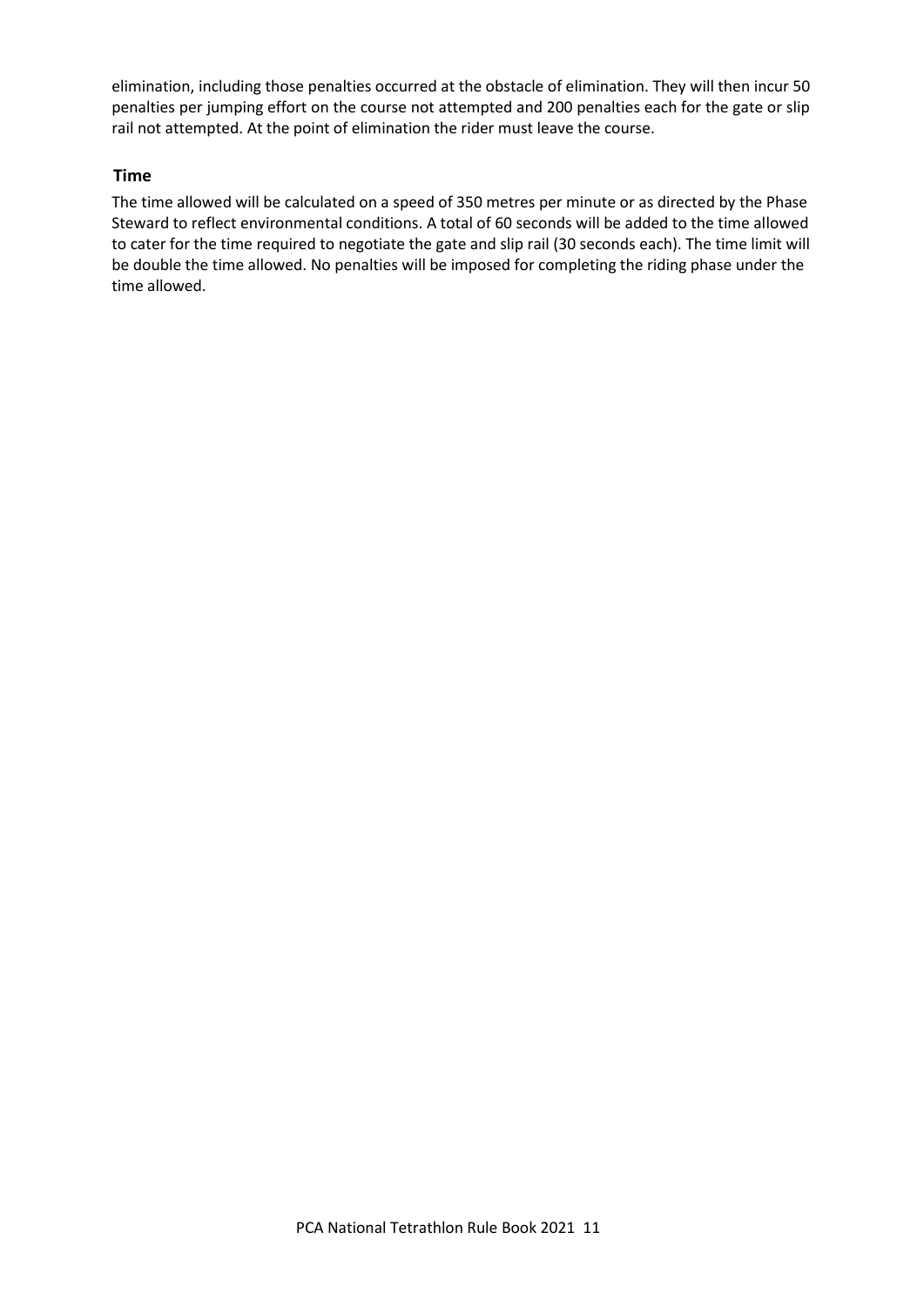# <span id="page-11-0"></span>RUNNING

#### <span id="page-11-1"></span>**General**

The running phase requires the competitor to complete the course in the fastest possible time. The course must be clearly marked without the need for navigation. The next marker must be clearly visible from the previous marker.

The course shall be cross country in nature and may include obstacles that must be negotiated. To facilitate accurate timing and to assure equal amounts of uphill and downhill terrain in the course, the start and finish should be close to the same elevation and within 20 meters of each other.

Where there are compulsory turning points or compulsory routes to be followed (e.g. over an obstacle), course markers must use a red flag or marker on the right and a white flag or marker on the left. Where appropriate, yellow or orange direction indicators can also be used. All markers must have the same significance as on a riding course.

The Phase Steward must approve the course before it is opened for competitors to walk. An official course walk, and running course(s) map(s) are recommended and should include the start, finish, all turning points and compulsory markers. Participation is not mandatory.

#### <span id="page-11-2"></span>**Dress**

Nationals competitors are to wear their designated home state uniform and clearly display their competitor number at all times in a manner designated by the Phase Steward.

- Running shoes with spikes are permitted at the discretion of the Organising Committee
- Singlets may be worn for the running phase. Competitors must wear a top which covers their midriff
- Use of iPods, headphones and mobile phones is not permitted
- Watches which do not include a communication device are permitted

#### <span id="page-11-3"></span>**Scoring**

Completing the run course in the optimum time scores 1100 points. For each second above or below the optimum time, penalty points are added or removed from 1100 points. A minimum score of 20 points is achieved by any runner correctly negotiating the course.

| <b>Age Group</b> | <b>Distance</b> | Gender | <b>Optimum Time</b> | <b>Penalties</b> |
|------------------|-----------------|--------|---------------------|------------------|
| $10-12$ years    | 1000m           | Male   | 3min 30s            | $± 6$ pt/sec     |
| $10-12$ years    | 1000m           | Female | 3min 45s            | pt/sec<br>± 6    |
| $13-16$ years    | 2000m           | Male   | 7min 20s            | $±$ 4.5 pt/sec   |
| $13-16$ years    | 2000m           | Female | 8min 00s            | $±$ 4.5pt/sec    |
| 17-25 years      | 3000m           | Male   | 11min 00s           | $± 3$ pt/sec     |
| $17-25$ years    | 3000m           | Female | 12min 00s           | pt/sec<br>± 3    |

#### <span id="page-11-4"></span>**Distance, Optimum time and Penalties per second**

Note: Score calculating tables are in the 2021 Tetrathlon Handbook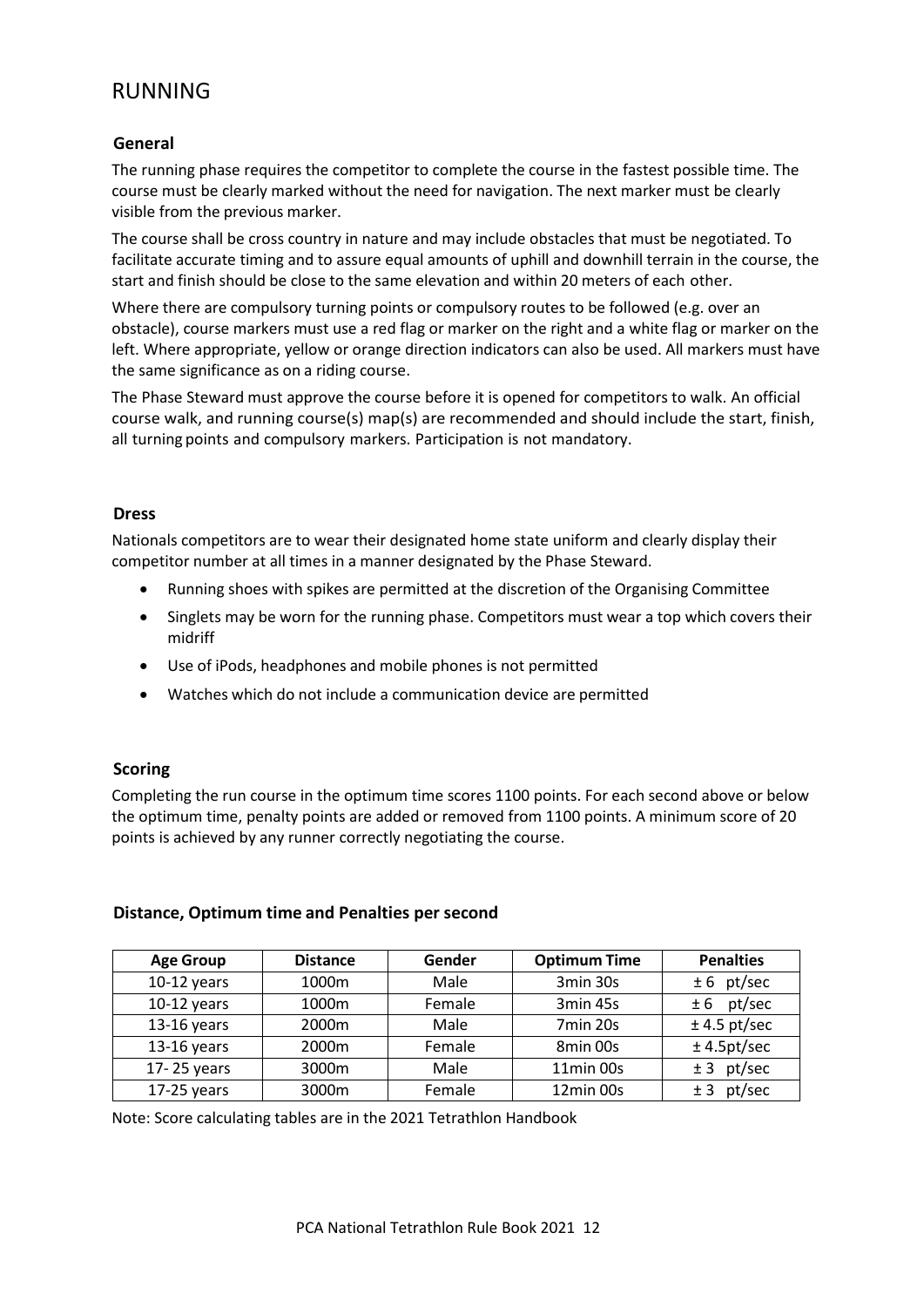# <span id="page-12-0"></span>**The Start**

Runnersshall be started at one minute intervals and timed fromthe moment the starter signals them to leave, until they cross the finish line. A countdown start shall be used, with a warning at '30 seconds', '15 seconds', '10 seconds', '5, 4, 3, 2, 1, GO'.

Runners who start within the 5 second countdown and before being told to 'GO' will be penalised 30 points. Runners who start outside of the 5 second countdown will be Eliminated and score zero for the phase. Runners starting late will have their start time recorded as when they should have started.

The starting order shall be posted or announced at least one hour before the scheduled start time for the race.

# <span id="page-12-1"></span>**Timing**

There will be at least three watches running to officiate time. If electronic timers are used, hand held watches must be used as back- up. The time taken to complete the course will be recorded to the nearest hundredth of a second and will be rounded to the nearest second for scoring.

#### <span id="page-12-2"></span>**Penalties**

| Starting before being told to 'GO' but within the 5 sec countdown                       | 30 penalties                                |
|-----------------------------------------------------------------------------------------|---------------------------------------------|
| Starting before the 5 second countdown                                                  | Elimination score = $0$                     |
| Deviating from the marked course in a manner that shortens the<br>required distance     | Elimination score = $0$                     |
| Deviating from the marked course in a manner that lengthens the<br>required distance    | No penalty, only the<br>extra time required |
| Failure to pass through compulsory flags or markers                                     | Elimination score = $0$                     |
| Receiving directions or assistance to navigate the course                               | Elimination score = $0$                     |
| Use of a pacer (a person running alongside the runner within 5 metres of<br>the runner) | Elimination score = $0$                     |
| Use of any form of electronic communication while negotiating the<br>course             | Elimination score = $0$                     |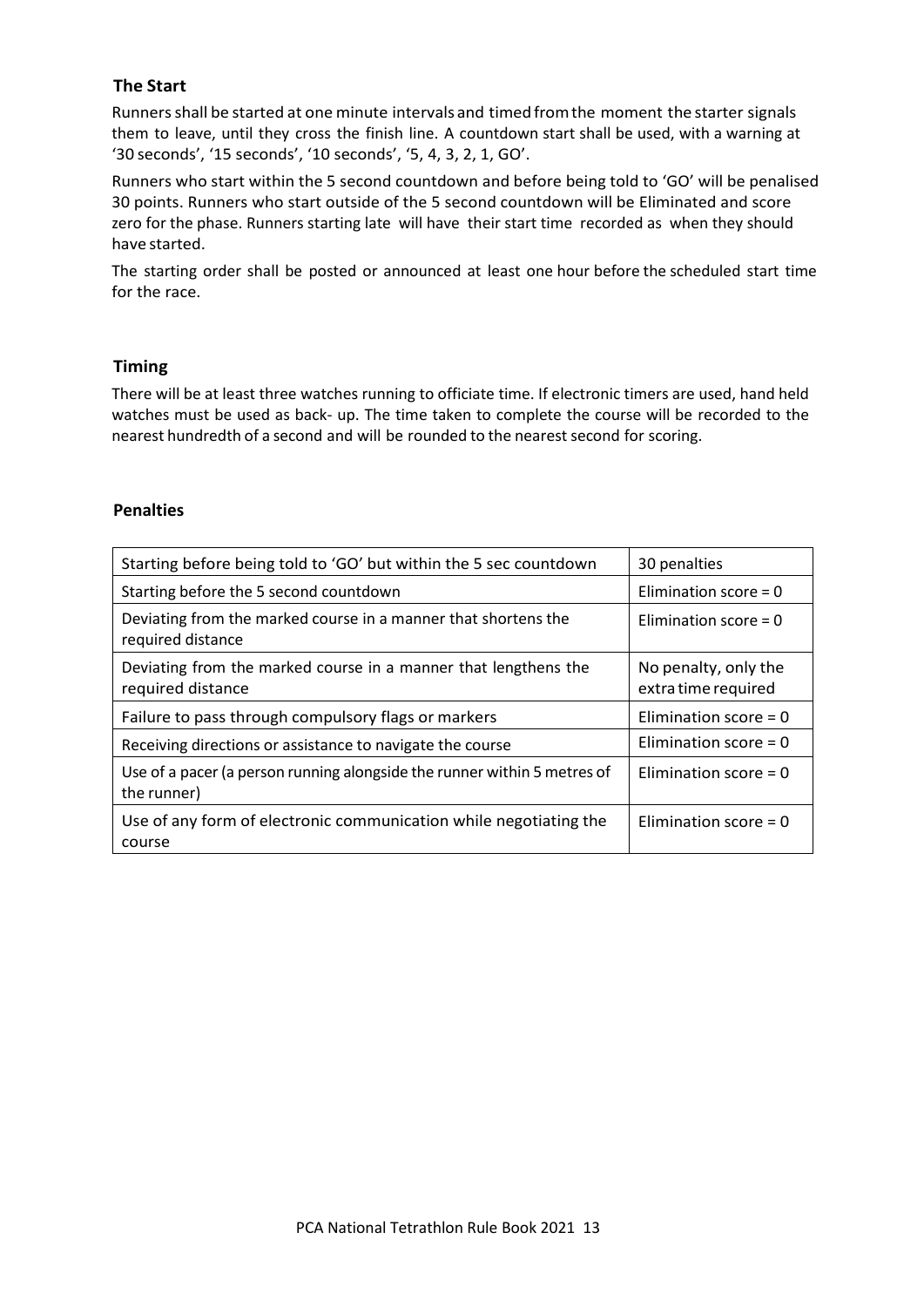# <span id="page-13-0"></span>SWIMMING

# <span id="page-13-1"></span>**General**

Current Australian Swimming rules for competitive freestyle swimming shall be used to judge any rules not covered in this document.

A swimmer may swim any style (stroke) or combination of styles(strokes). Rules relating specifically to breaststroke, backstroke, and butterfly swimming shall not apply.

Open or flip turns may be used. The competitors must touch the end of the pool with some part of their body on each turn.

The swimmer must touch the end of the pool with some part of the body when finishing.

At the finish swimmers must stay in their assigned lane until given permission to exit. Swimmers must exit via the side of pool not the end of pool.

For a National level competition and whenever else this is possible, the pool must be 25or 50 metres in length, have a minimum depth of 1.3 metres and an allowable water temperature range of 25-28° C. The optimum water temperature is 26° C. For lower level competitions, water temperature should be as close to optimum as practicable.

#### <span id="page-13-2"></span>**Dress**

Competitors are to abide by current Australian Swimming regulations regarding proper swimwear.

- Swimmers should present with their official competitor number to have their arm number applied
- Swimming goggles and caps are recommended but not compulsory
- Wet suits and swimming costumes of wetsuit type material are not allowed
- Masks, fins, snorkels, paddles and other swimming aids are not allowed
- Use of oil or any other fat solution on the body is not allowed

#### <span id="page-13-3"></span>**Scoring**

Completing the swim in the optimum time scores 1100 points. For each second above or below the optimum time, penalty points are added or removed from 1100 points.

| <b>Age Group</b> | <b>Distance</b> | Gender      | <b>Optimum Time</b> | <b>Penalties</b> |
|------------------|-----------------|-------------|---------------------|------------------|
| $10-12$ years    | 100m            | Male/Female | 1 min 20s           | $± 6$ pt/sec     |
| $13-16$ years    | 200m            | Male/Female | 2 min 30s           | $±$ 4 pt/sec     |
| 17-25 years      | 200m            | Male/Female | 2 min 30s           | $±$ 4 pt/sec     |

#### <span id="page-13-4"></span>**Swimming Distance, Optimum time and Penalties per second**

Note: Score calculating tables are in the 2021 Tetrathlon Handbook

#### <span id="page-13-5"></span>**Heats**

Competitors will be divided into heats by seed time and by gender. The fastest swimmers shall swim in the final heat. In each heat, the swimmer with the best time will swim in the centre lane of the pool. The swimmer with the next fastest time will be placed to the left of the swimmer with the top speed, then alternate the others right and left in descending order by their swimming times.

When no previous time is presented, those swimmers will be seeded in the first/slowest heat of their division. The number of competitors in each heat shall be as equal as possible.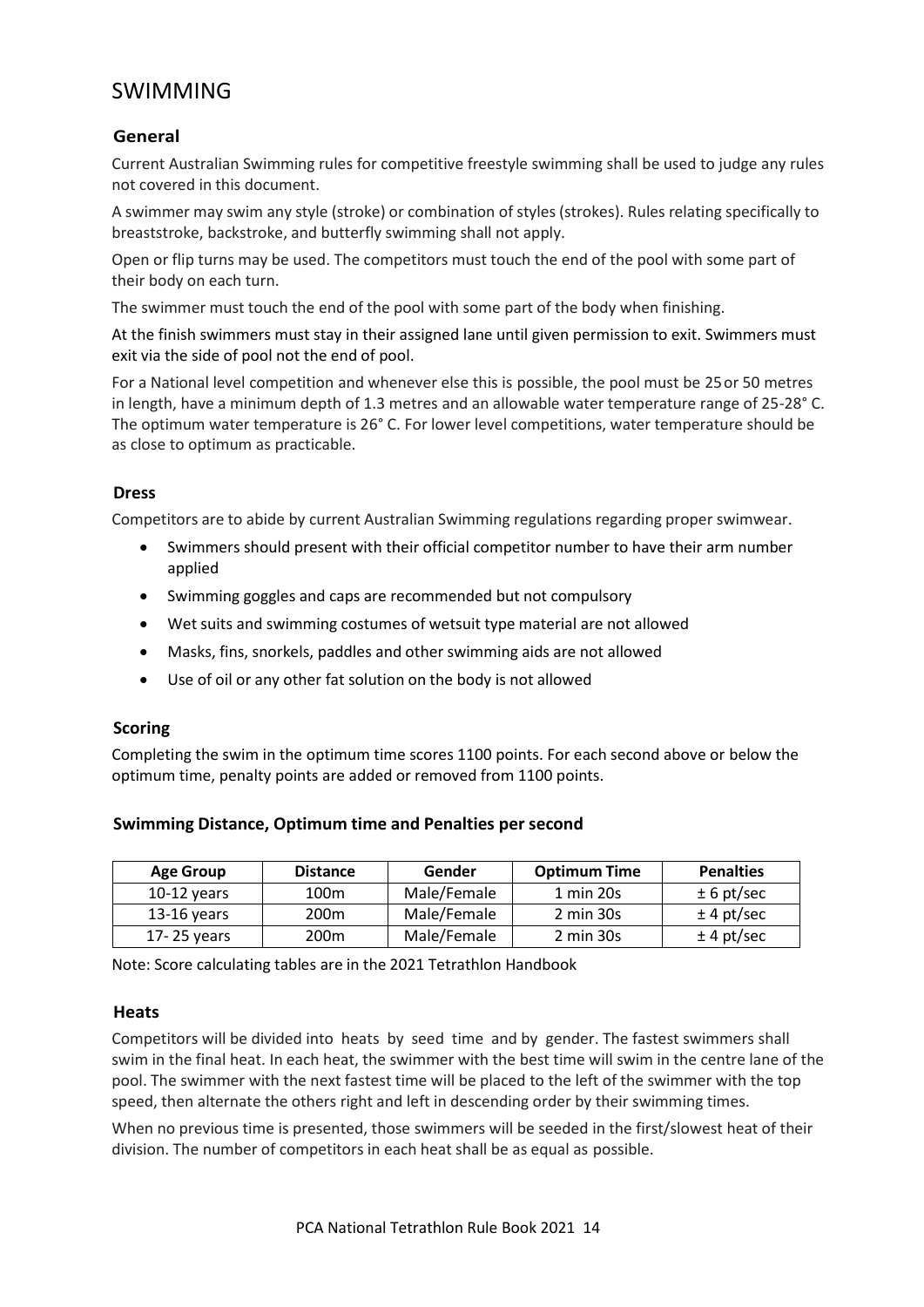# <span id="page-14-0"></span>**The Start**

The International Start Commands shall be used:

- On the long whistle from the Starter the competitors shall take their positions on the back of the starting block or at the edge of the pool or in the pool, as desired by the competitor
- On the Starter's command "Take your marks" they shall immediately take up a starting position at the front of the starting block, the edge of the pool or on the wall of the pool
- When all competitors are stationary, within 3 seconds the Starter will then fire a pistol, blow a whistle or use an electronic buzzer to start the heat. There is no command "Get Set"
- Any swimmer who breaks after the Starter has said "Take your marks" and before the start signal is awarded 30 penalty points and the heat continues with no recall
- Any swimmer who accidentally falls in prior to the Starter saying "Take your marks" must remain in the water, hold the wall and start in the water on the start signal with no penalty
- Any swimmer who deliberately starts prior to the Starter saying, "Take your marks" and continues to swim without returning to the wall will be eliminated and score zero for the phase

# <span id="page-14-1"></span>**Timing**

Electronic timing is preferred, if electronic timing is not available then three stopwatches per lane are to be used. In all cases there shall be at least two back-up watches to cover each heat. Times on each device will be recorded to the nearest hundredth of a second. The median time will then be rounded to the nearest second for scoring.

# <span id="page-14-2"></span>**Penalties**

| Deliberately delaying the start                                                                                                                   | Elimination score = $0$                                 |
|---------------------------------------------------------------------------------------------------------------------------------------------------|---------------------------------------------------------|
| Deliberately shortening the course by turning short of the end of the<br>pool                                                                     | Elimination score = $0$                                 |
| Starting after the Stater has called "Take your marks" and before the<br>Starter's start signal                                                   | 30 penalties                                            |
| Accidentally falling in prior to the Starter saying, "Take your marks" and<br>remaining in the water, holding the wall until the Starter's signal | No penalties, only the<br>disadvantage of not<br>diving |
| Deliberately starting prior to the Starter saying, "Take your marks" and<br>continuing to swim without returning to the wall                      | Elimination score = $0$                                 |
| Failing to touch the wall during a turn                                                                                                           | 30 penalties                                            |
| Walking on the bottom of the pool or advancing by pulling on the<br>side of the pool or on the lane ropes                                         | No penalty, only the<br>extra time required             |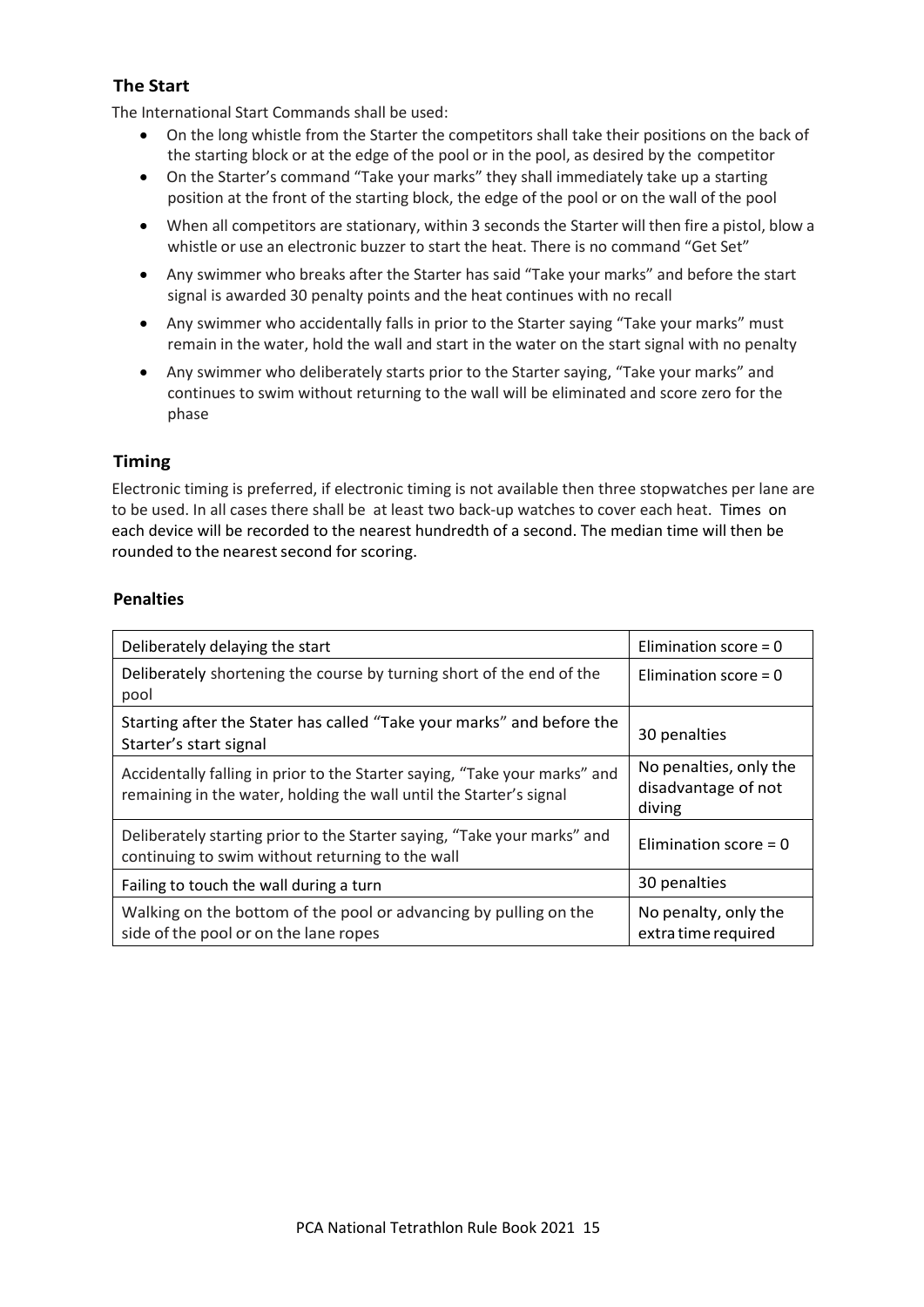# <span id="page-15-0"></span>SHOOTING

# <span id="page-15-1"></span>**General**

Competitors will use laser pistols to shoot at electronic targets on a 10m shooting range and must be aware of the safety requirements of handling a laser pistol. Competitors will shoot in details (heats), dependent on the capacity of the range and at the direction of the Phase Steward.

The competitor must shoot from a standing position and the competitor's arm or arms must be fully extended with the sights at eye level. The pistol must be supported entirely by the strength of the shooter. No artificial support of any kind is allowed. No part of the body is allowed to contact the table while a shot is being taken.

Competitors 13 years and over and will shoot from 10 metres. The pistol must be held in one hand only. The other hand or arm may not be used to hold or support the pistol, the pistol hand or any part of the pistol arm.

Competitors 10 to 12 years will shoot from 7 metres. The competitor may hold the pistol in one or both hands. The shooter's non firing hand may be used to provide support for the firing hand and may contact any part of the shooting hand, wrist or base of the pistol stock.

# <span id="page-15-2"></span>**Dress**

Competitors will be neatly dressed in the designated uniform of their home state.

- Enclosed shoes that do not cover the anklebone are compulsory.
- Competitors are not allowed to wear items of clothing that are military in nature
- The use of special devices or garments to support the competitor's leg, body or arms are prohibited
- A wristband (or equivalent) to provide support on the hand and arm holding the pistol is prohibited
- Visors/caps and glasses/corrective lenses or filters may be worn
- Silent timing devices are permitted
- Radios, tape recorders or any type of sound-producing systems are prohibited
- Mobile phones and any other type of communication system must be switched off

# <span id="page-15-3"></span>**Method**

Each competitor will shoot two series each with 5 shots fired consecutively and with a time limit of 2 minutes per series of 5 shots. All 10 shots, 5 from each series will count towards the score of the competitor. A maximum of 1090 points can be achieved.

Prior to the competition each competitor will have 5 minutes Preparation Time including unlimited practice sighting shots. Coaching is allowed during the firing of practice sighting shots.

When the shooter has completed their required practice sighting shots, they will notify their Shooting Bay Judge who will flip a card from red to white to indicate their shooter is ready to commence the Competition Series.

During the Competition Series no communication of any nature is allowed between the competitor and any person other than the Phase Steward or Range Officer. Coaches, parents and supporters will be required to leave the venue or move to the rear of the venue and remain silent, as determined by the Phase Steward.

The competitor may not touch the firing point table with any part of their body whilst in the act of raising the pistol and firing. The pistol much touch the table between each shot.

The commands for the Preparation Time and the Competition Series are described below.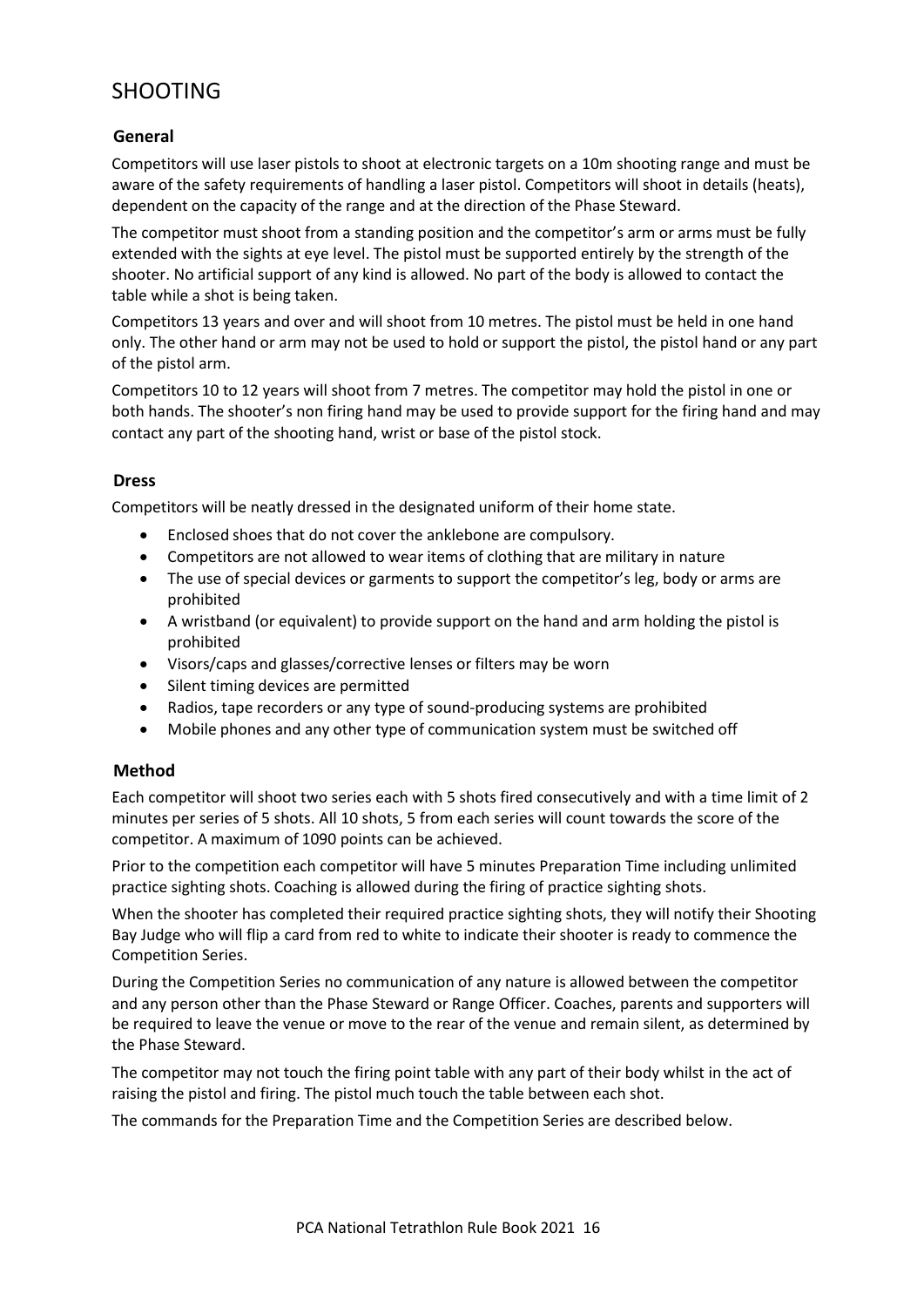# <span id="page-16-0"></span>**Procedure and Commands for the Preparation Time**

- 1. "Competitors to the line for your 5 minute preparation time" Competitors to open cases, place pistol on the table, settle and take up stance
- 2. "Load" Competitors to pick up and load the pistol but keep the pistol barrel in contact with the table
- 3. "Start" Competitors to start their 5 minutes of unlimited practice shots
- 4. "30 seconds" Warning that 4 minutes and 30 seconds has elapsed
- 5. "Stop" Competitors to cease fire and place pistols on the table in a safe position
- 6. "Range is safe" All laptops will be cleared ready for the competition series

# <span id="page-16-1"></span>**Procedure and Commands for the Competition Series**

- 1. "Competitors to the line for your first (or second) series of 5 shots in 2 minutes" Competitors to settle and take up a stance
- 2. "Load" Competitors to pick up and load the pistol but keep the pistol barrel in contact with the table
- 3. "Start" Competitors to start their 2 minutes for their 5 competition shots
- 4. "30 seconds" Warning that 1 minute and 30 seconds has elapsed
- 5. "Stop" Competitors to cease fire and place pistols on the table in a safe position
- 6. "Range is safe" All laptops will be cleared once scores have been recorded ready for the next competition series

The above procedure is repeated for the Second Competition Series of 5 shots. This takes place at least one minute after the command "Stop" in the First Competition Series.

#### <span id="page-16-2"></span>**Equipment**

The equipment for the shooting phase consists of the laser pistol. Competitors may provide their own laser pistols. The host state must also provide a pool of laser pistols for the event.

Pistols must conform to the following criteria:

- UIPM endorsed laser pistol
- No modifications to the standard issue barrel or trigger mechanism, modifications to the stock are permitted
- No use of air propellant pistols or pistols emitting significant noise
- Only open sights are allowed. Optical, mirror, telescopic, laser beam, electronically projected dot and optically enlarged sights are prohibited
- Corrective lenses and/or filters must not be attached to the pistol
- No part of the grip or accessories are to encircle the hand or extend in any way which would give any support beyond the hand
- Adjustable grips are permitted if they do not give any support beyond the hand

The competitor is responsible for presenting all pistols and equipment and/or accessories for official inspection and approval at marshalling for the event.

After the equipment has been approved, the pistol is not to be modified, adjusted (other than adjustment of sight alignment) or exchanged.

The use of accessories and equipment which are contrary to the spirit of these rules is prohibited.

The competitor must use the same pistol in all shots of the event unless it ceases to be functional.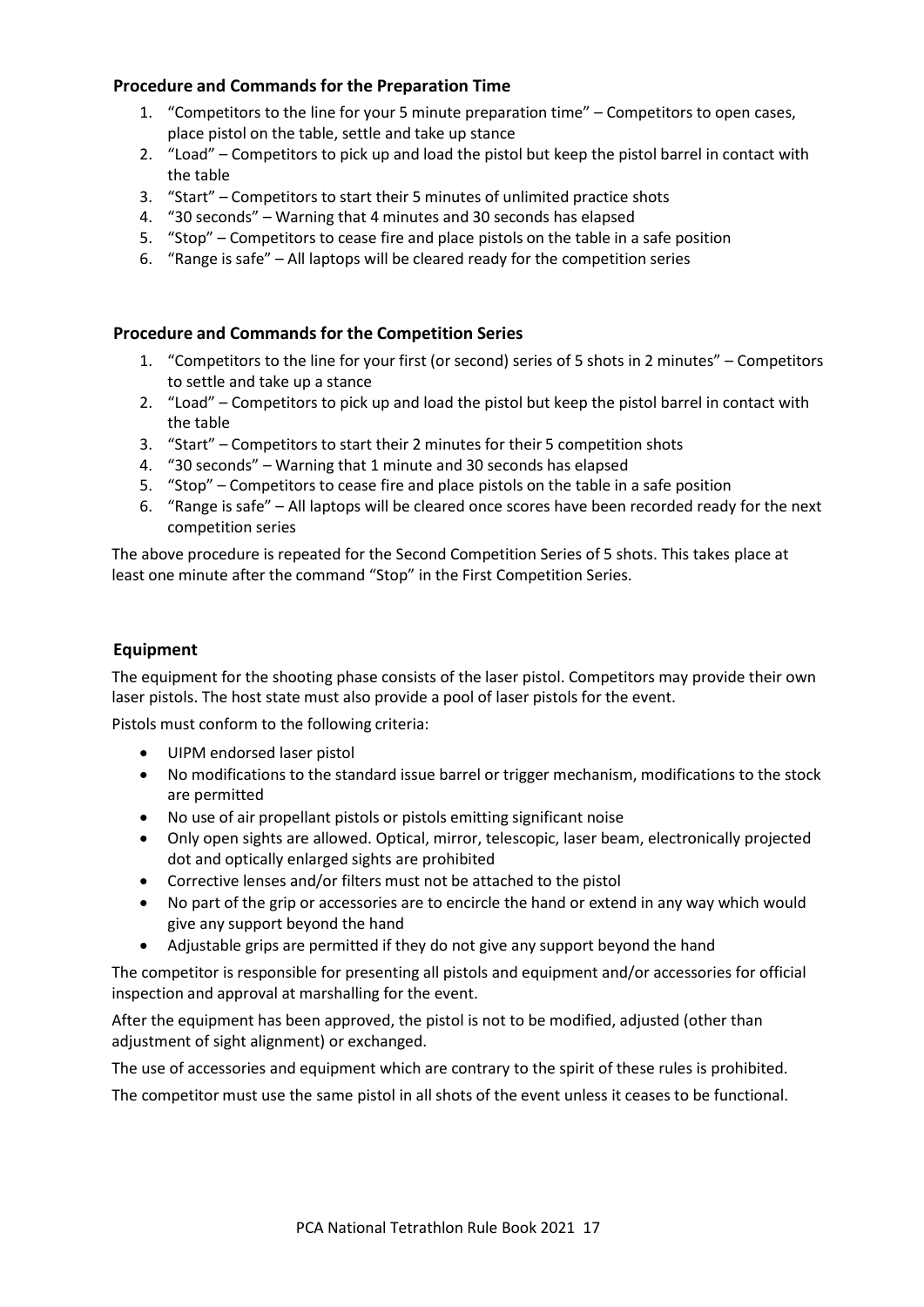# <span id="page-17-0"></span>**Targets**

Electronic precision targets with a ring of 11.5mm diameter with each ring increasing by 16mm as used at ISSF events will be used.

Targets are to be placed with the centre of the target at 1.4m above the ground (plus or minus 5cm) and a minimum distance of 1m apart.

The distance between the target and the back edge of the table is to be 10m for competitors 13 years and over, and 7m for competitors aged 10-12 years.

#### <span id="page-17-1"></span>**Scoring**

All shots are recorded on a computer linked to the precision target. Rings are marked from 1 to 10 with a maximum of 10.9 for a dead centre shot. The number of points awarded per shot is 10 times the value of the computer score.

All 10 shots – 5 from each series will count towards a maximum score of 1090.

As each shot is taken the score for each shot is manually recorded on a score sheet by the Shooting Bay Judge.

If more than 5 shots are recorded on the target and it is clear the extra shot could not have been fired by that firer – then the lower score is deducted.

Once the detail has completed both Competition Series, each shooter will review their score sheet of shots recorded by the Shooting Bay Judge and will sign the score sheet to confirm the recorded shots are correct.

# <span id="page-17-2"></span>**Penalties**

| Failing to touch the table with pistol between each shot, first offence                                         | Warning, no penalties   |
|-----------------------------------------------------------------------------------------------------------------|-------------------------|
| Failing to touch the table with pistol between each shot, second and<br>subsequent offences                     | 30 penalties            |
| Any part of the body contacting the table while a shot is being taken,<br>first offence                         | Warning, no penalties   |
| Any part of the body contacting the table while a shot is being taken,<br>second and subsequent offences        | 30 penalties            |
| Beginning the competition with an unapproved pistol                                                             | Elimination score = $0$ |
| Exchanging, altering or adjusting of the officially approved pistol other<br>than adjusting the sight alignment | Elimination score = $0$ |
| Receiving coaching during the Competition Series                                                                | Elimination score = $0$ |

#### <span id="page-17-3"></span>**Malfunction**

If a shot has not fired due to malfunction and the competitor wishes to claim malfunction, they must hold their pistol pointing down the range, retain their grip and immediately inform the Phase Steward by raising their free hand. They must not disturb other competitors. The Shooting Bay Judge will record the time elapsed in the 2-minute Competition Series when the competitor raises their hand, this will be used to resume the series once the malfunction has been resolved.

A competitor may try to correct a malfunction or continue the shot, but if they do, they may not claim malfunction.

If the external appearance of the pistol does not show obvious reason for the malfunction, the Phase Steward must pick up the pistol. The Phase Steward must not interfere with or touch the mechanism but point the pistol in a safe direction and pull the trigger once to determine whether the trigger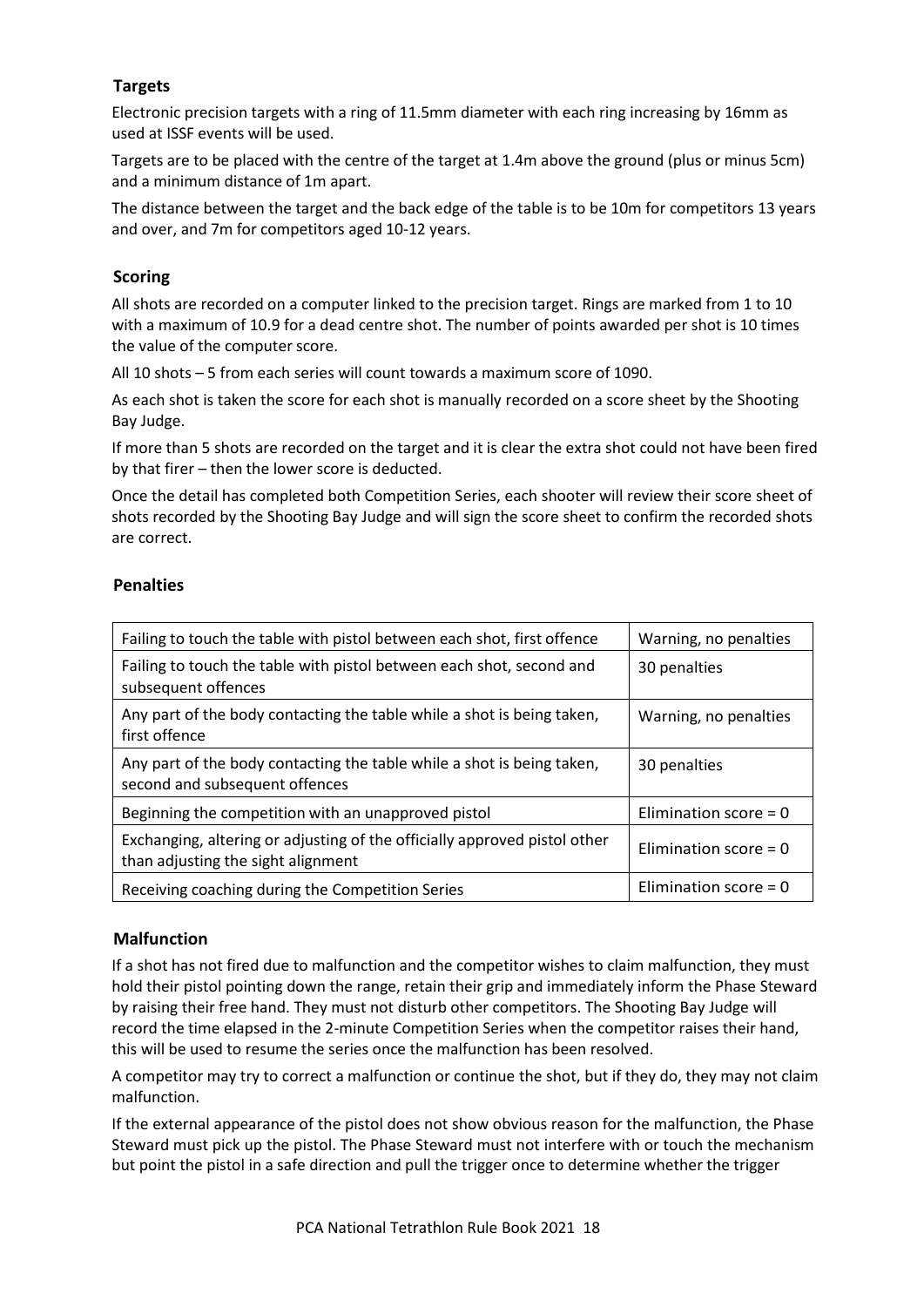mechanism has been released. If the pistol does not discharge the Phase Steward must complete the examination of the pistol to determine the cause of the malfunction and decide whether or not the malfunction is allowable.

A malfunction of a pistol is considered as allowed when a part of the pistol has failed, including but not limited to:

- The trigger mechanism has failed to operate
- Target does not register a shot

If, after inspection, the Phase Steward decides there was a permissible malfunction that was not the competitor's fault – the competitor has the right to fire a new shot instead of the one that did not go off. This is allowed without penalty only twice in the course of the competition. After the replacement shot, the clock is restarted and the competitor then has the time remaining from the point of malfunction to complete their remaining shots.

A malfunction is considered disallowed when it is the competitor's fault including but not limited to:

- The competitor or another person has touched the pistol before it's inspection by the Phase Steward
- The safety catch has not been released or had gone 'safe' during shooting
- The competitor has not loaded the pistol
- The pistol has run out of power
- The malfunction was due to any other cause that could reasonably have been controlled by the competitor

If after inspection of the pistol the Phase Steward decides the failure was not a permissible malfunction, the competitor loses the shot that did not go off but has the right to fire the remaining shots in the time they have remaining.

# <span id="page-18-0"></span>**Safety**

All competitors are subject to Australian and host State legislation, host State laser pistol regulations and the constitution and by-laws of the host state for the competition.

At all Pony Club shooting occasions (competitions or practice) there must always be a designated Range Officer who is over 21 years and competent to supervise all persons at that firing point.

Always follow firearm regulations when handling an optical gun. Carry it in a proper case or bag. A person not familiar with this kind of equipment may mistake it for a regular weapon, not an optical or safe one.

- Never direct the laser beam at another person or an animal
- Do not look at the beam either directly or through any optical devices
- Do not direct the beam at airplanes, cars, windows or other similar objects
- Use the device only in an area specified for this purpose
- Keep away from children
- Do not hand over the device to anyone who does not understand the dangers of using a laser beam
- It is forbidden to open or modify the device excluding the changing of battery or the grip/stock
- Operating temperature -10  $\degree$ C to +50 $\degree$ C
- The system is meant for outdoor use as well and is protected against normal humidity and rain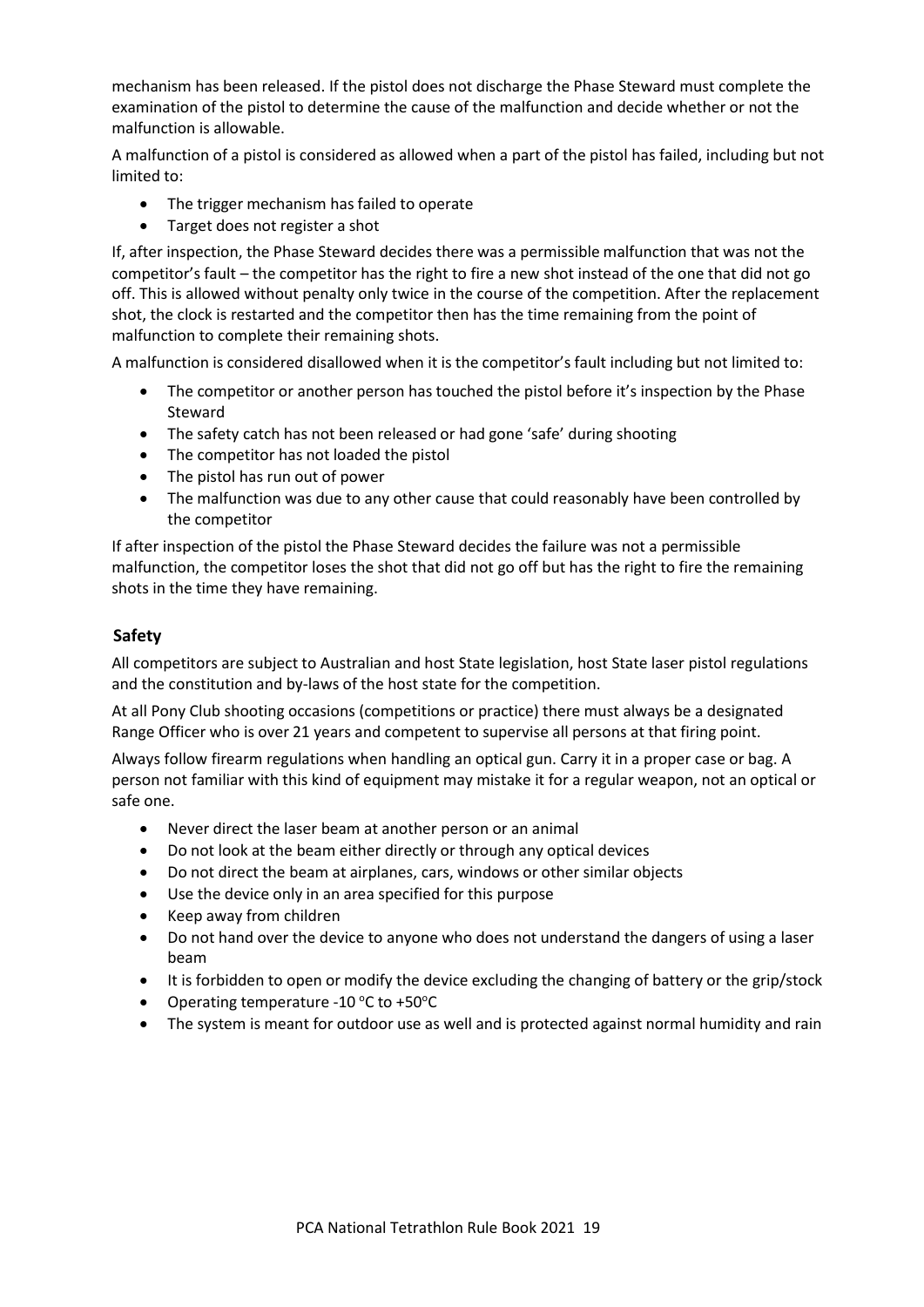# <span id="page-19-0"></span>APPENDIX 1: PERMISSABLE VARIATIONS FOR STATE AND CLUB EVENTS

#### <span id="page-19-1"></span>**General**

#### **Event Formats**

Alternative event formats may be offered using any combination of the four phases of Tetrathlon. These may include:

Equathon – Swimming, Running and Riding Phases.

Triathlon – Running, Shooting and Riding Phases.

Biathlon – Swimming and Riding; Swimming and Running; or Running and Riding Phases

Note: in some States the legal age to shoot is 10 years.

#### **Pairs Competition**

In a Pairs Competition, two individuals each complete two of the four phases. The score is the sum of the two competitor's scores. Non-Pony Club members may participate in the unmounted phases but must pay a day insurance fee. Competitors competing as an individual may also use two of their individual phases as part of a pair score. Each competitor must nominate their two phases prior to the commencement of the competition.

#### **Team Competition**

In a Team Competition, up to four individuals contribute to one score by completing one or more of the four phases of the Tetrathlon. Non-Pony Club members may participate in the unmounted phases but must pay a day insurance fee. Competitors competing as an individual may also use one of their individual phases as part of a team score. Each competitor must nominate their phase prior to the commencement of the competition.

#### **Age and Class Divisions**

Classes may be divided into any combination of age, jumping height or gender at the discretion of the Event Organiser.

#### **Jury of Appeal**

The third member of the Jury of Appeal may be any member of the Event Organising Committee or Host State or Club Committee.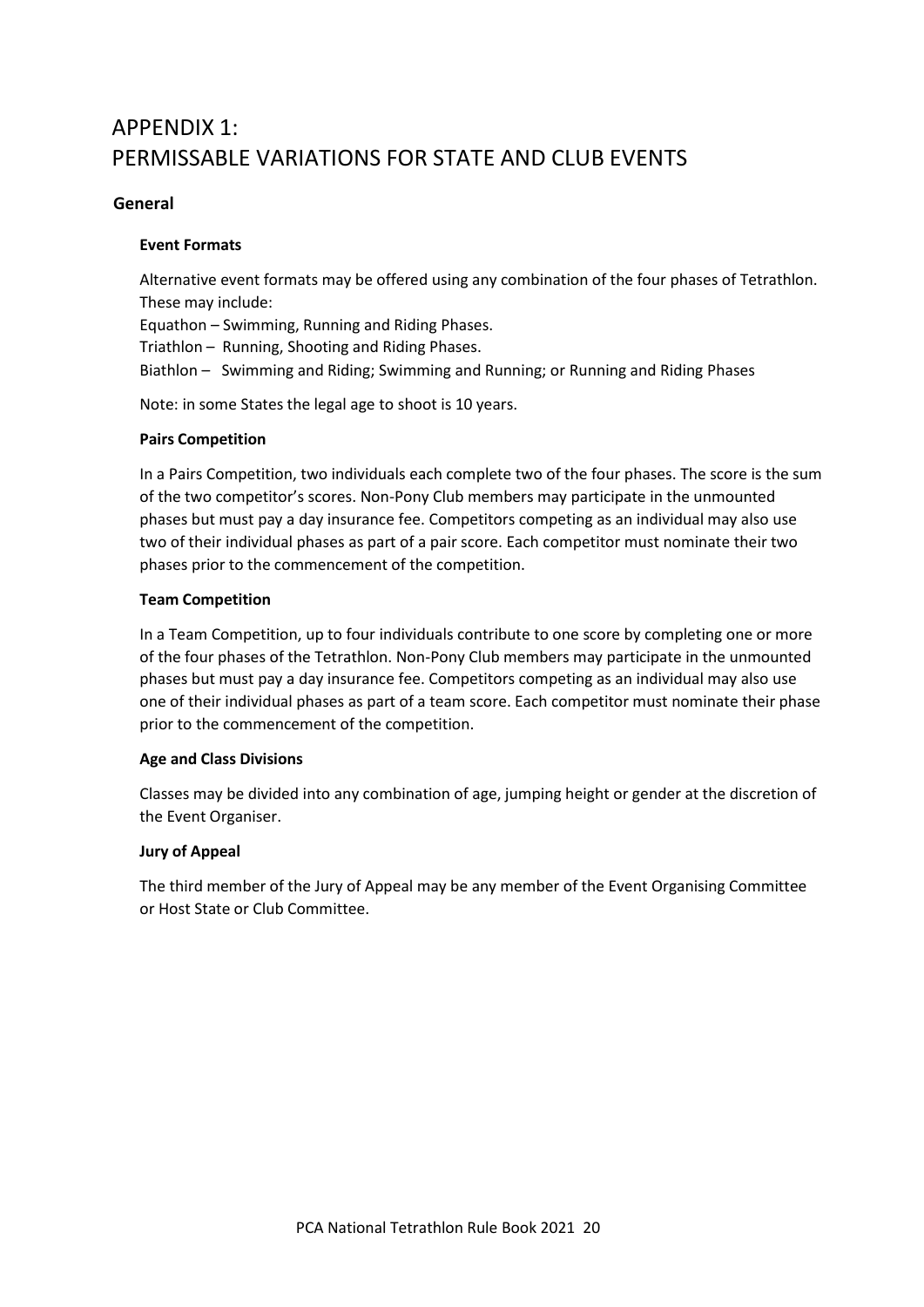#### <span id="page-20-0"></span>**Riding**

#### **General**

The Riding Phase may consist of a Derby, Cross Country or Show Jumping course. Ideally, in all formats a gate and slip rail will be included.

#### **Novice Classes**

Novice classes can be offered for riders who are not competent to compete at the jumping height specified for their age. For riders competing in Novice classes the Riding Phase score has 100 penalties deducted for each 5cm the jumping height is below the set height.

#### **The Course**

The number of jumping efforts will be determined by the Riding Phase format in use. For cross country courses the maximum number of jumping efforts will conform to the PCA Eventing Rules for the maximum number of jumping efforts at each jumping height.

#### **Time**

The time allowed for cross country or show jumping courses will be calculated using the optimum speed for each jumping height as specified in the PCA Eventing Rules for the appropriate discipline. The time allowed will have an additional 60 seconds added, 30 seconds each for the gate and the slip rail.

#### <span id="page-20-1"></span>**Running**

#### **Distance, Optimum Time and Penalties per second**

The running distance and split of age categories may be varied for Club and State events.

The suggested distances for older age groups are:

3000m for 26-34 years,

2000m for 35-59 years and

1000m for 60 years and over. In addition a 1500m distance may also be used. For a 1500m run the recommended optimum time is 6 minutes and penalties of +/- 4 points per second.

For younger age groups (ie under 10 years) distances of 400m or 800m could be used.

Ideally the optimum times and penalties per second specified in the National Rules for each distance should be used regardless of the age category competing at that distance. However, the Event Organisers may use their discretion to vary the optimum time and penalties per second to suit the anticipated standard of the competition. Any variations should be published with the event entry information.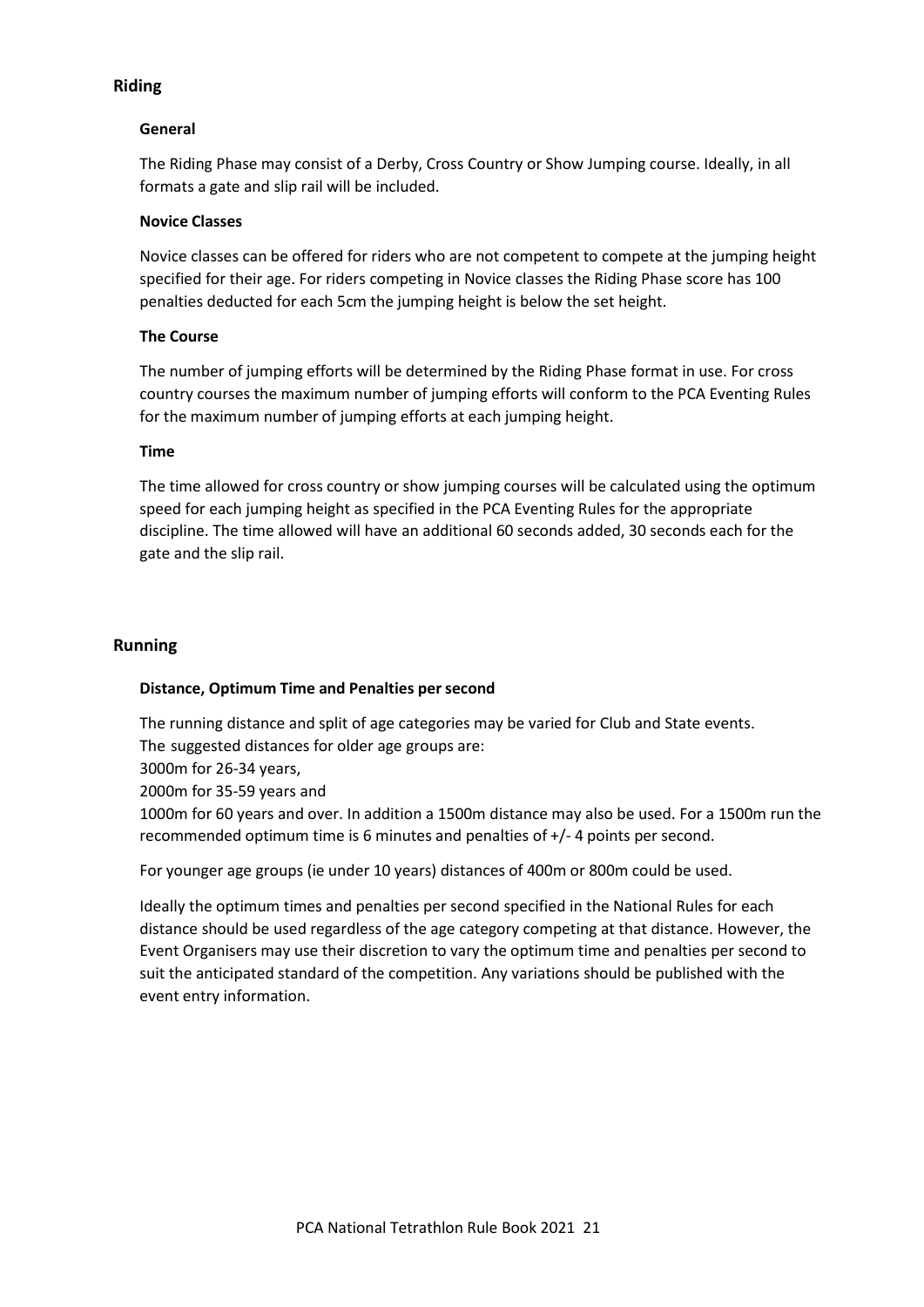# <span id="page-21-0"></span>**Swimming**

#### **Heats**

While swimming in seeded heats is preferable, the Event Organisers may allocate heats in any format that assists the smooth running of the event.

#### **Distance, Optimum time and Penalties persecond**

The swimming distance and split of age categories may be varied for Club and State events. The suggested distance for swimmers under 10 years or 60 years and over is 50m. For a 50m swim the recommended optimum time 32.5 seconds and penalties of +/- 8 points per second.

Ideally the optimum times and penalties per second specified in the National Rules for each distance should be used regardless of the age category competing at that distance. However, the Event Organisers may use their discretion to vary the optimum time and penalties per second to suit the anticipated standard of the competition. Any variations should be published with the event entry information.

#### **Timed Swim**

Club events may use a Timed Swim as an alternative to a Set Distance Swim. Competitors score 4 points for every metre swum within the 4 minutes allowed. The distance swum is measured at the point reached by the swimmer's head when the 4 minutes has elapsed. The starter will give two loud whistles when three and half minutes have elapsed and use the starting hooter to signify the end of the 4 minutes. One lane judge is allocated to each swimmer. The lane judge follows the progress of the swimmer on the side of the pool and records the point at which the final hooter sounds.

# <span id="page-21-1"></span>**Shooting**

#### **General**

Shooting may be conducted by allowing individuals to move to a shooting bay as it becomes available rather than shooting in details.

#### **Age Limits**

Legal limits on the age of the shooter vary between states and must be adhered to on a state by state basis. In states where the minimum age legal age to shoot is 10 years, an Equathon or Biathlon competition can be offered as an alternative for the youngest age groups.

#### **Method**

When shooting is not conducted in details, the procedure and commands are called by the Shooting Bay Judge to the individual shooter rather than by the Range Officer to the entire detail.

#### **Malfunction**

If a competitor is using a pool pistol and the pool pistol runs out of power during their competition series, this is considered to be beyond the control of the competitor and is a permissible malfunction. See Malfunction Rule page 23.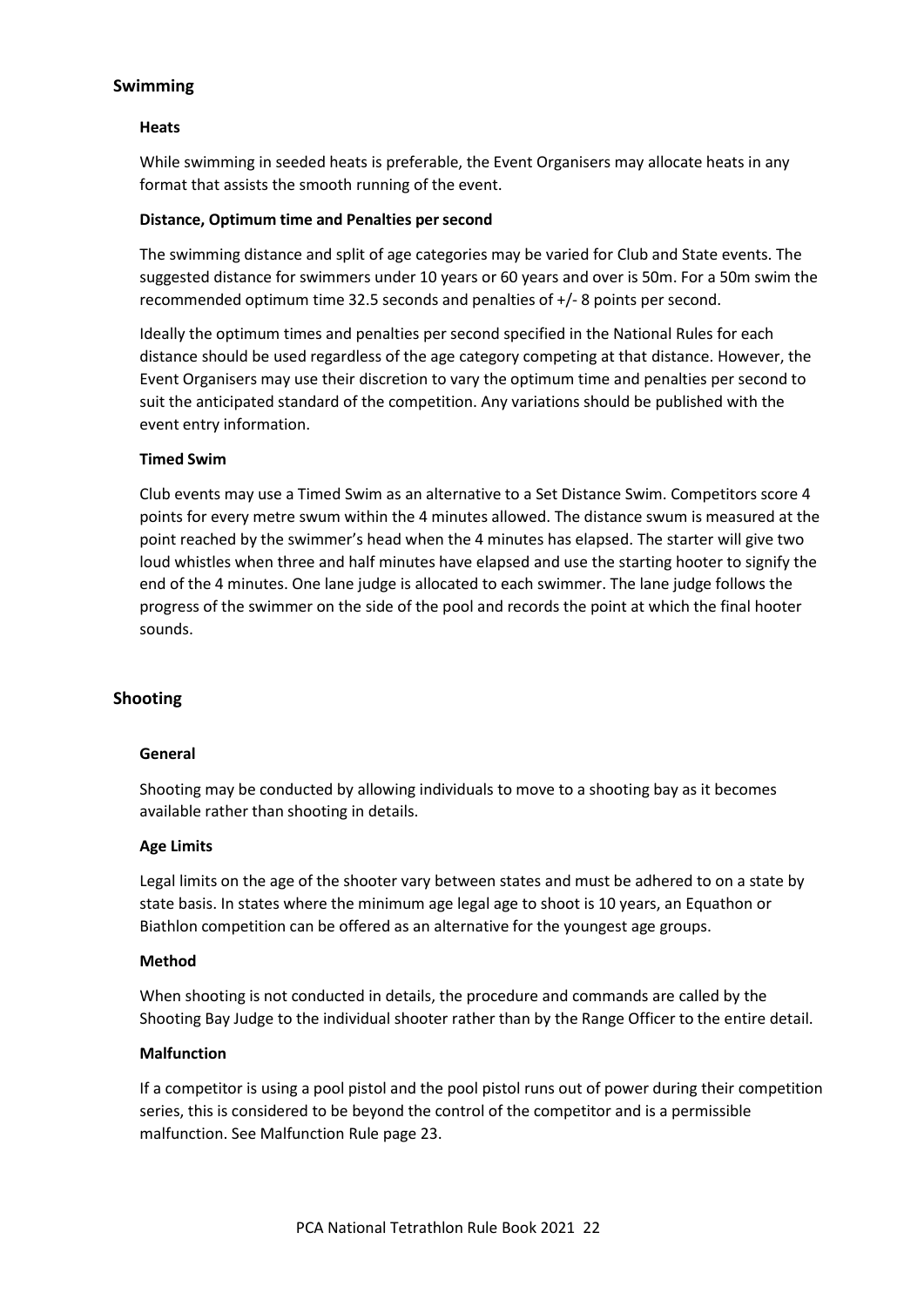# **NOTES**